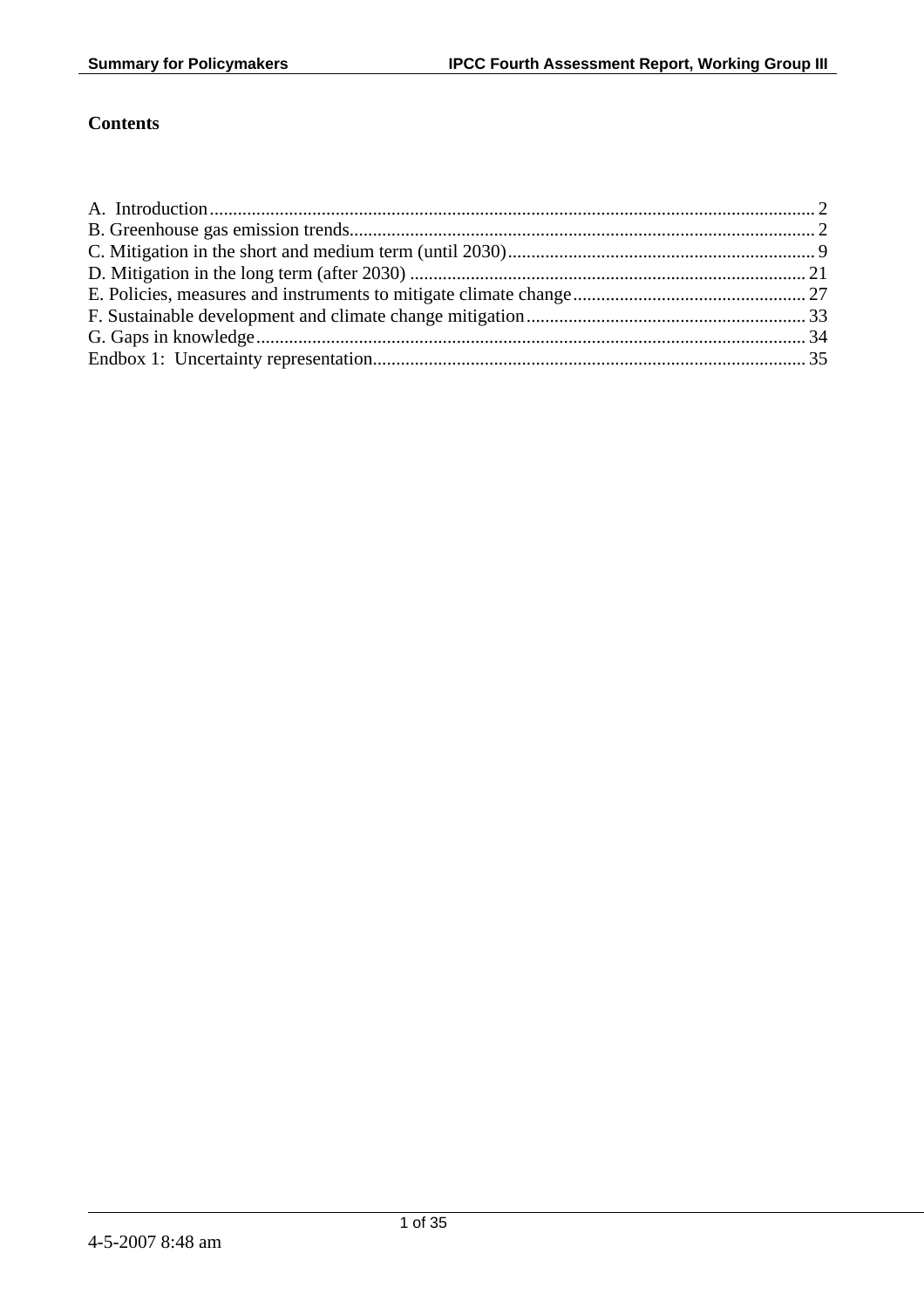# **A. Introduction**

**1.** The Working Group III contribution to the IPCC Fourth Assessment Report (AR4) focuses on new literature on the scientific, technological, environmental, economic and social aspects of mitigation of climate change, published since the IPCC Third Assessment Report (TAR) and the Special Reports on  $CO<sub>2</sub>$  Capture and Storage (SRCCS) and on Safeguarding the Ozone Layer and the Global Climate System (SROC).

The following summary is organised into five sections after this introduction:

- Greenhouse gas (GHG) emission trends
- Mitigation in the short and medium term, across different economic sectors (until 2030)
- Mitigation in the long-term (beyond 2030)
- Policies, measures and instruments to mitigate climate change
- Sustainable development and climate change mitigation.

References to the corresponding chapter sections are indicated at each paragraph in square brackets. An explanation of terms, acronyms and chemical symbols used in this SPM can be found in the glossary to the main report.

#### **B. Greenhouse gas emission trends**

- **2. Global greenhouse gas (GHG) emissions have grown since pre-industrial times, with an increase of 70% between 1970 and 2004** (high agreement, much evidence)<sup>1</sup>.
	- Since pre-industrial times, increasing emissions of GHGs due to human activities have led to a marked increase in atmospheric GHG concentrations [1.3; Working Group I SPM].
	- Between 1970 and 2004, global emissions of  $CO<sub>2</sub>$ , CH<sub>4</sub>, N<sub>2</sub>O, HFCs, PFCs and SF<sub>6</sub>, weighted by their global warming potential (GWP), have increased by 70% (24% between 1990 and 2004), from 28.7 to 49 Gigatonnes of carbon dioxide equivalents  $(GtCO<sub>2</sub>-eq)<sup>2</sup>$ (see Figure SPM.1). The emissions of these gases have increased at different rates.  $CO<sub>2</sub>$ emissions have grown between 1970 and 2004 by about 80% (28% between 1990 and 2004) and represented 77% of total anthropogenic GHG emissions in 2004.
	- The largest growth in global GHG emissions between 1970 and 2004 has come from the energy supply sector (an increase of  $145\%$ ). The growth in direct emissions<sup>3</sup> in this period from transport was 120%, industry 65% and land use, land use change, and forestry  $(LULUCF)^4$  40%<sup>5</sup>. Between 1970 and 1990 direct emissions from agriculture grew by 27%

 $\overline{a}$  $1$  Each headline statement has an "agreement/evidence" assessment attached that is supported by the bullets underneath. This does not necessarily mean that this level of "agreement/evidence"applies to each bullet. Endbox 1 provides an explanation of this representation of uncertainty. 2

The definition of carbon dioxide equivalent  $(CO_2$ -eq) is the amount of  $CO_2$  emission that would cause the same radiative forcing as an emitted amount of a well mixed greenhouse gas or a mixture of well mixed greenhouse gases, all multiplied with their respective GWPs to take into account the differing times they remain in the atmosphere [WGI AR4 Glossary].

<sup>&</sup>lt;sup>3</sup> Direct emissions in each sector do not include emissions from the electricity sector for the electricity consumed in the building, industry and agricultural sectors or of the emissions from refinery operations supplying fuel to the transport sector.

 $4$  The term "land use, land use change and forestry" is used here to describe the aggregated emissions of CO<sub>2</sub>, CH<sub>4</sub>, N2O from deforestation, biomass and burning, decay of biomass from logging and deforestation, decay of peat and peat fires [1.3.1]. This is broader than emissions from deforestation, which is included as a subset. The emissions reported here do not include carbon uptake (removals).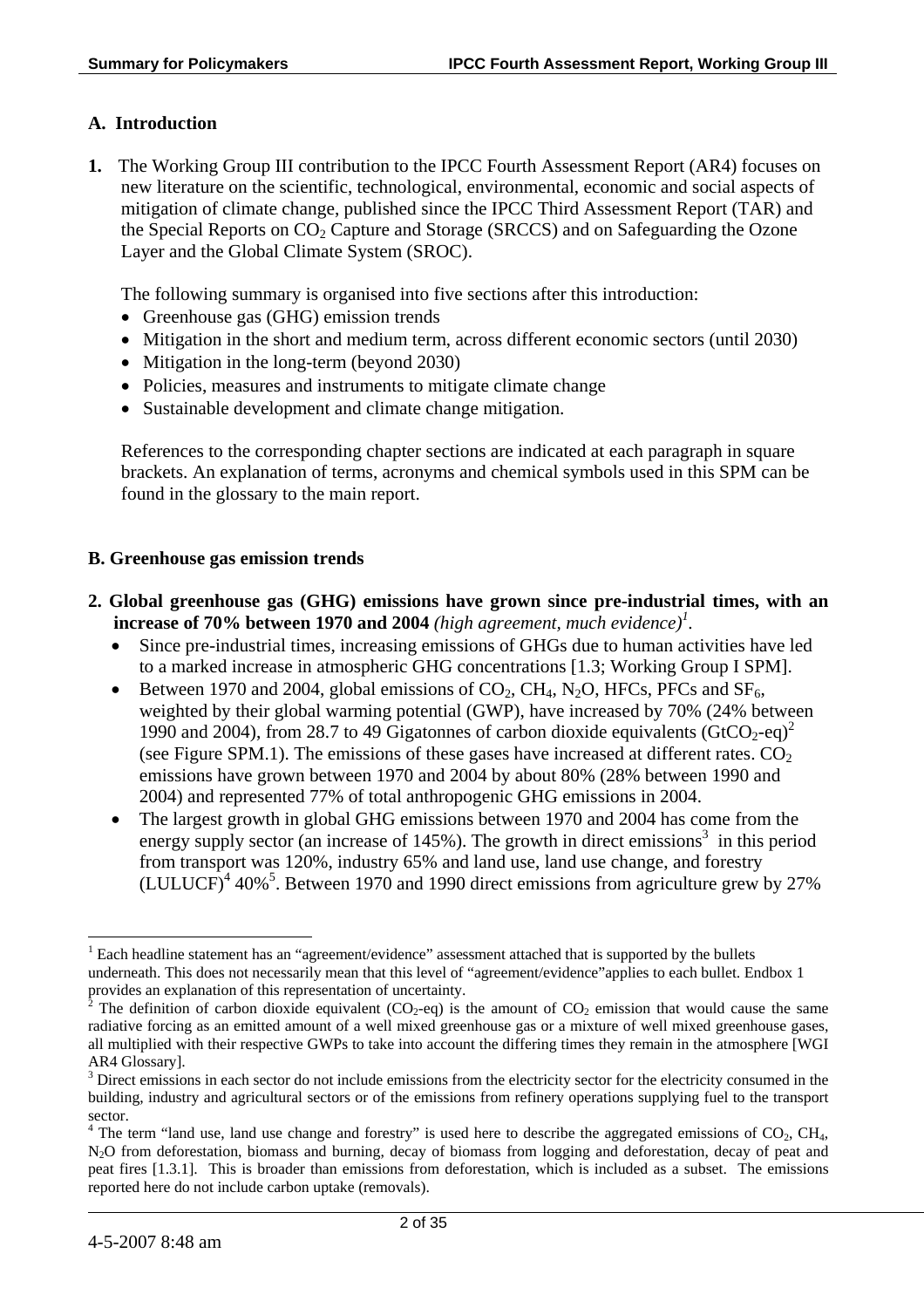and from buildings by 26%, and the latter remained at approximately at 1990 levels thereafter. However, the buildings sector has a high level of electricity use and hence the total of direct and indirect emissions in this sector is much higher (75%) than direct emissions [1.3, 6.1, 11.3, Figures 1.1 and 1.3].

- The effect on global emissions of the decrease in global energy intensity (-33%) during 1970 to 2004 has been smaller than the combined effect of global income growth (77 %) and global population growth (69%); both drivers of increasing energy-related  $CO<sub>2</sub>$  emissions (Figure SPM.2). The long-term trend of a declining carbon intensity of energy supply reversed after 2000. Differences in terms of per capita income, per capita emissions, and energy intensity among countries remain significant. (Figure SPM.3). In 2004 UNFCCC Annex I countries held a 20% share in world population, produced 57% of world Gross Domestic Product based on Purchasing Power Parity  $(GDP_{ppp})^6$ , and accounted for 46% of global GHG emissions (Figure SPM.3a) [1.3].
- The emissions of ozone depleting substances (ODS) controlled under the Montreal Protocol<sup>7</sup>, which are also GHGs, have declined significantly since the 1990s. By 2004 the emissions of these gases were about 20% of their 1990 level [1.3].
- A range of policies, including those on climate change, energy security<sup>8</sup>, and sustainable development, have been effective in reducing GHG emissions in different sectors and many countries. The scale of such measures, however, has not yet been large enough to counteract the global growth in emissions [1.3, 12.2].
- **3. With current climate change mitigation policies and related sustainable development practices, global GHG emissions will continue to grow over the next few decades** *(high agreement, much evidence).* 
	- The SRES (non-mitigation) scenarios project an increase of baseline global GHG emissions by a range of 9.7 GtCO<sub>2</sub>-eq to 36.7 GtCO<sub>2</sub>-eq (25-90%) between 2000 and 2030<sup>9</sup> (Box SPM.1 and Figure SPM.4). In these scenarios, fossil fuels are projected to maintain their dominant position in the global energy mix to 2030 and beyond. Hence  $CO<sub>2</sub>$  emissions between 2000 and 2030 from energy use are projected to grow 45 to 110% over that period. Two thirds to three quarters of this increase in energy  $CO<sub>2</sub>$  emissions is projected to come from non-Annex I regions, with their average per capita energy  $CO<sub>2</sub>$  emissions being projected to remain substantially lower  $(2.8-5.1 \text{ tCO}_2/\text{cap})$  than those in Annex I regions  $(9.6-15.1 \text{ tCO}_2/\text{cap})$  by 2030. According to SRES scenarios, their economies are projected to have a lower energy use per unit of GDP  $(6.2 - 9.9 \text{ MJ/US}\$  GDP) than that of non-Annex I countries (11.0 – 21.6 MJ/US\$ GDP). [1.3, 3.2]

 <sup>5</sup>  $<sup>5</sup>$  This trend is for the total LULUCF emissions, of which emissions from deforestation are a subset and, owing to large</sup> data uncertainties, is significantly less certain than for other sectors. The rate of deforestation globally was slightly lower in the  $2000-2005$  period than in the 1990-2000 period [9.2.1].

 $6$  The GDP<sub>ppp</sub> metric is used for illustrative purposes only for this report. For an explanation of PPP and Market Exchange Rate (MER) GDP calculations, see footnote 12.

Halons, chlorofluorocarbons (CFCs), hydrochlorofluorocarbons (HCFCs), methyl chloroform (CH<sub>3</sub>CCl<sub>3</sub>), carbon tetrachloride  $(CCL)$  and methyl bromide  $(CH_3Br)$ .

<sup>&</sup>lt;sup>8</sup> Energy security refers to security of energy supply.

 $9$  The SRES 2000 GHG emissions assumed here are 39.8 GtCO<sub>2</sub>-eq, i.e. lower than the emissions reported in the EDGAR database for 2000 (45 GtCO<sub>2</sub>-eq). This is mostly due to differences in LULUCF emissions.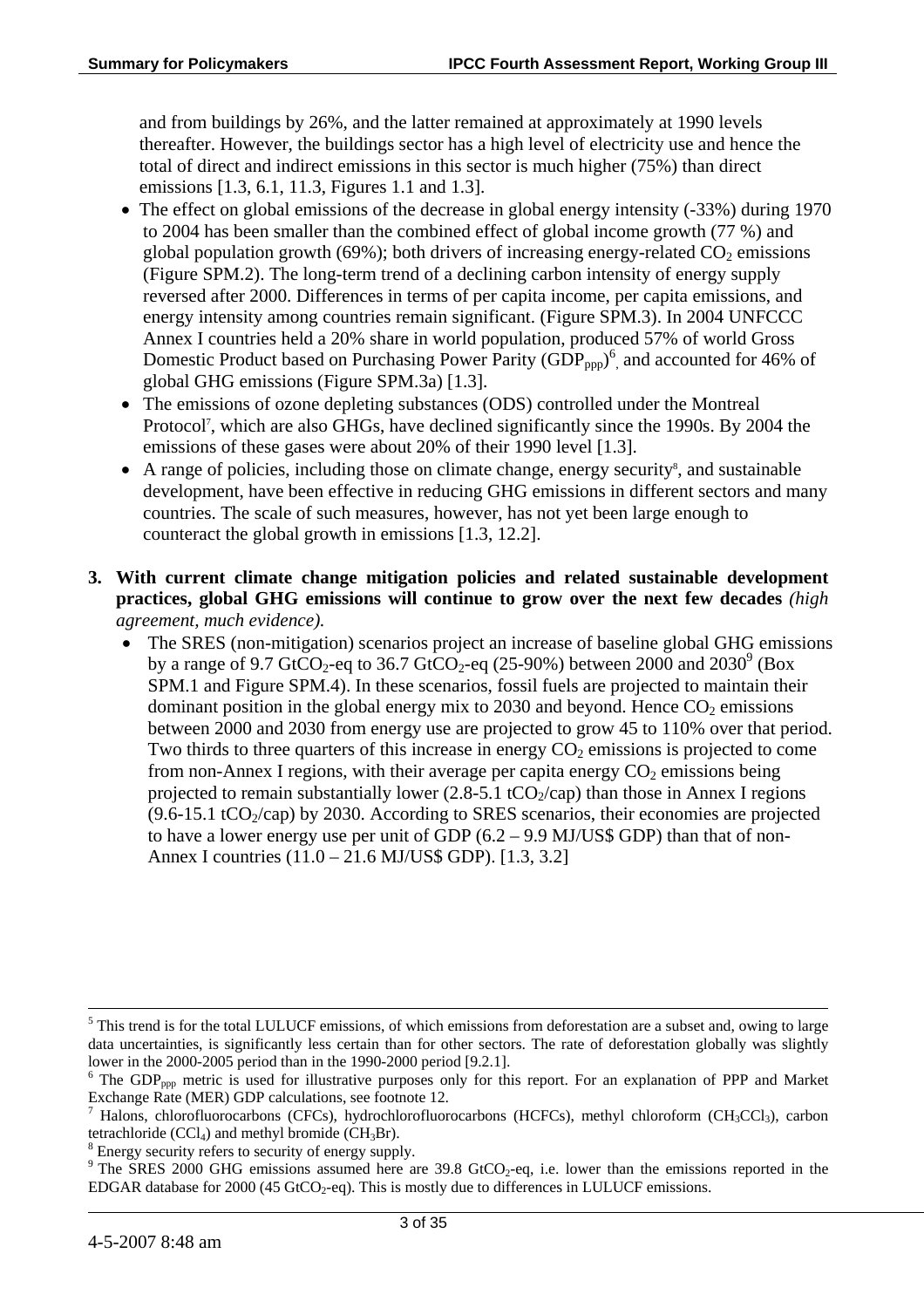

*[2000 and 2004 bars will be placed closer to reflect the smaller period between the years] [Representation of note references will be improved]* 

*Figure SPM 1: Global Warming Potential (GWP) weighted global greenhouse gas emissions*  1970-2004. 100 year GWPs from IPCC 1996 (SAR) were used to convert emissions to  $CO<sub>2</sub>$ -eq. (cf. *UNFCCC reporting guidelines).*  $CO_2$ ,  $CH_4$ ,  $N_2O$ , HFCs, PFCs and SF<sub>6</sub> from all sources are *included.*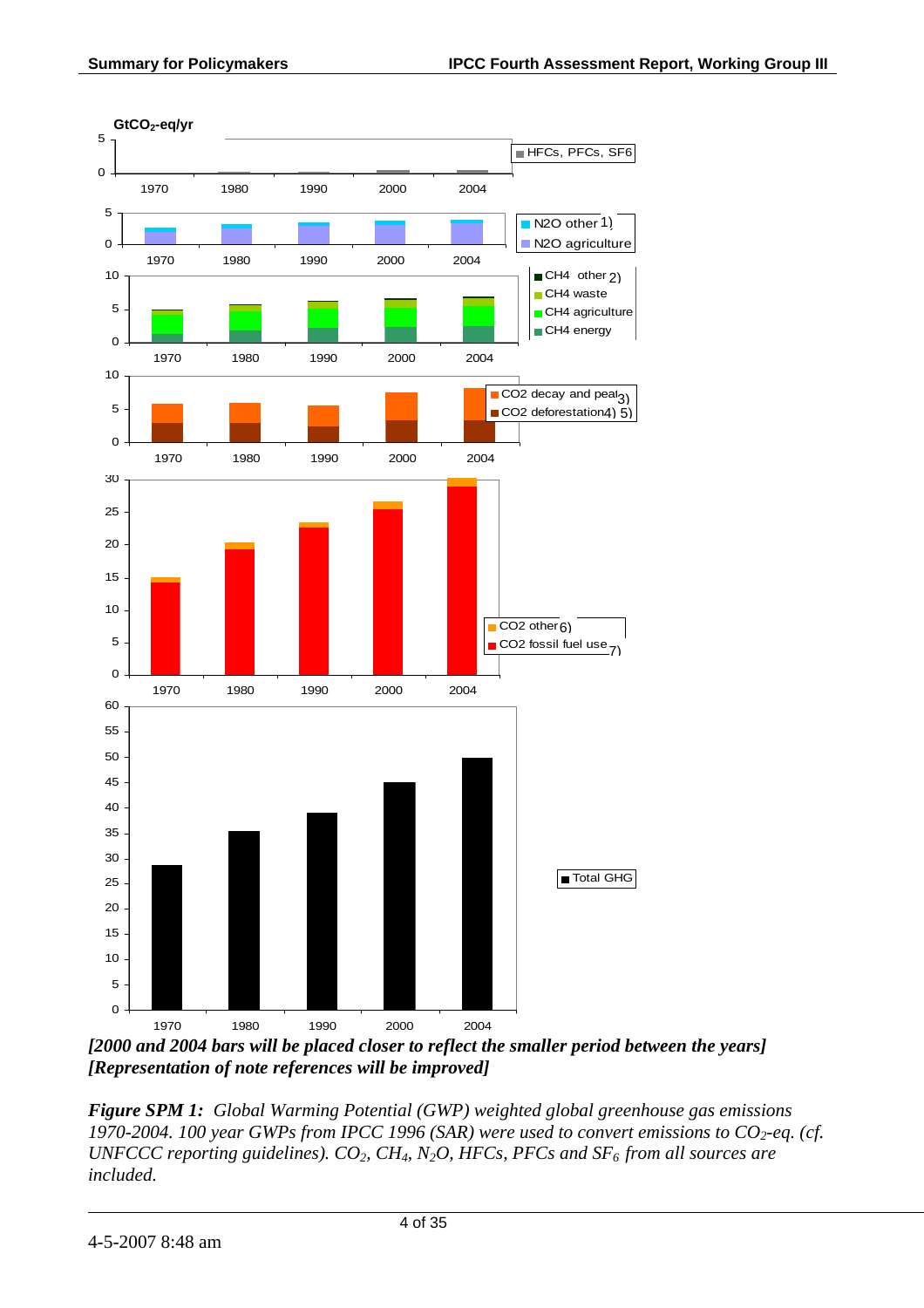*The two CO2 emission categories reflect CO2 emissions from energy production and use (second from bottom) and from land use changes (third from the bottom) [Figure 1.1a].*

*Notes:*

*1. Other N2O includes industrial processes, deforestation/savannah burning, waste water and waste incineration.*

*2. Other is CH4 from industrial processes and savannah burning.*

*3. CO2 emissions from decay (decomposition) of above ground biomass that remains after logging and deforestation and CO2 from peat fires and decay of drained peat soils.*

*4.* As well as traditional biomass use at  $10\%$   $\equiv$   $\frac{1}{2}$  *ptal, assuming 90% is from sustainable biomass production. Corrected for 10% carbon of biomass that is assumed to remain as charcoal after combustion.*

*5. For large-scale forest and scrubland biomass burning averaged data for 1997-2002 based on Global Fire Emissions Data base satellite data.*

*6. Cement production and natural gas flaring.*

*7. Fossil fuel use includes emissions from feedstocks.*



*Figure SPM 2: Relative global development of Gross Domestic Product measured in PPP* (GDP<sub>ppp</sub>), Total Primary Energy Supply (TPES), CO<sub>2</sub> emissions (from fossil fuel burning, gas *flaring and cement manufacturing) and Population (Pop). In addition, in dotted lines, the figure shows Income per capita (GDP<sub>ppp</sub>/Pop), Energy Intensity (TPES/GDP<sub>ppp</sub>), Carbon Intensity of energy supply (CO2/TPES), and Emission Intensity of the economic production process (CO2/GDPppp) for the period 1970-2004. [Figure 1.5]*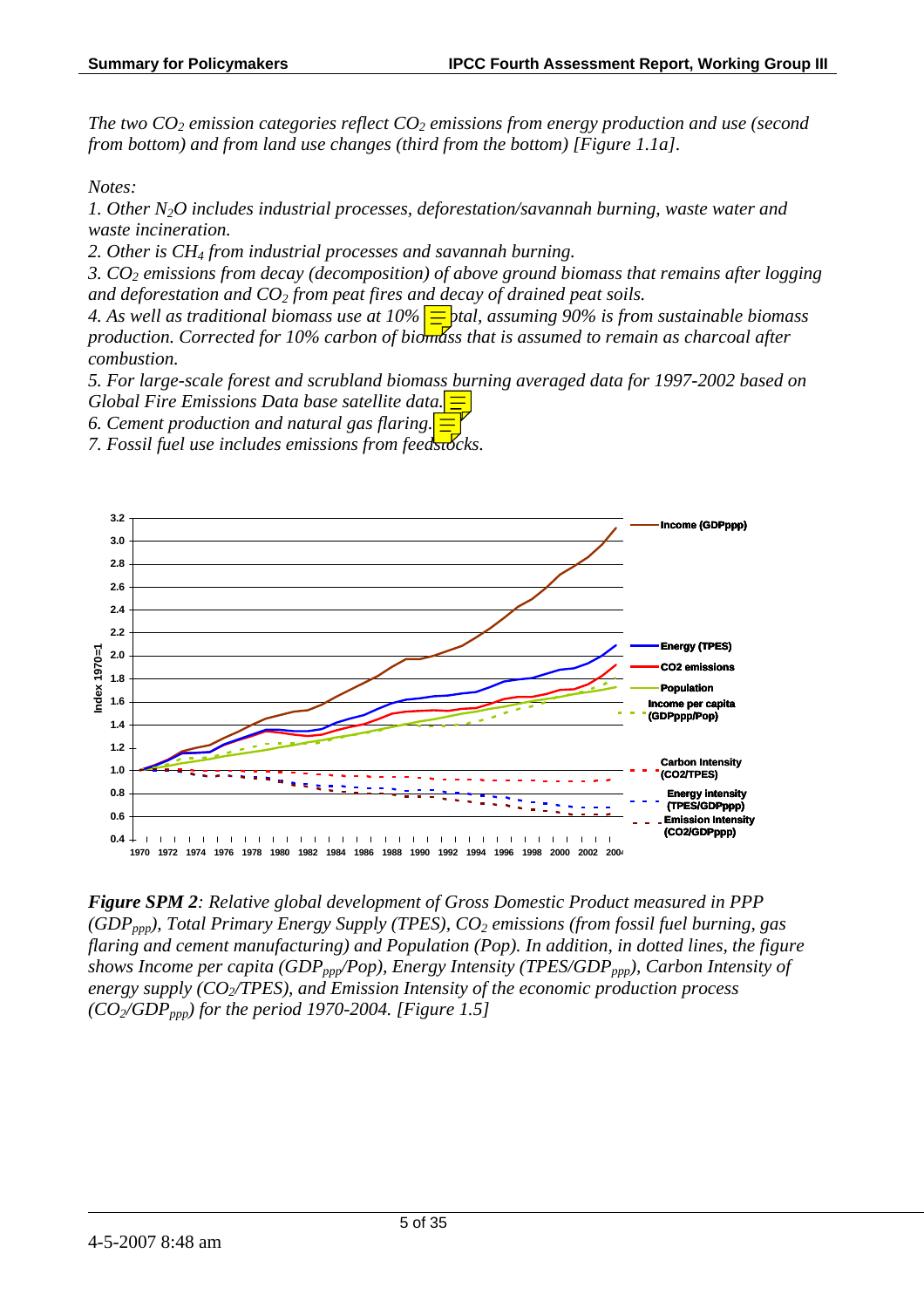

*Figure SPM 3a: Year 2004 distribution of regional per capita GHG emissions (all Kyoto gases, including those from land-use) over the population of different country groupings. The percentages in the bars indicate a regions share in global GHG emissions [Figure 1.4a].*

*Figure SPM 3b: Year 2004 distribution of regional GHG emissions (all Kyoto gases, including those from land-use) per US\$ of GDP*<sub>ppp</sub> *over the GDP<sub>ppp</sub> of different country groupings. The percentages in the bars indicate a regions share in global GHG emissions [Figure 1.4b].*

*[Authors will clarify country groupings in TS and chapter 1 figures; improve the editorial representation (enlarge) of the figure, including allowing for b/w printing] [Include title above figures]*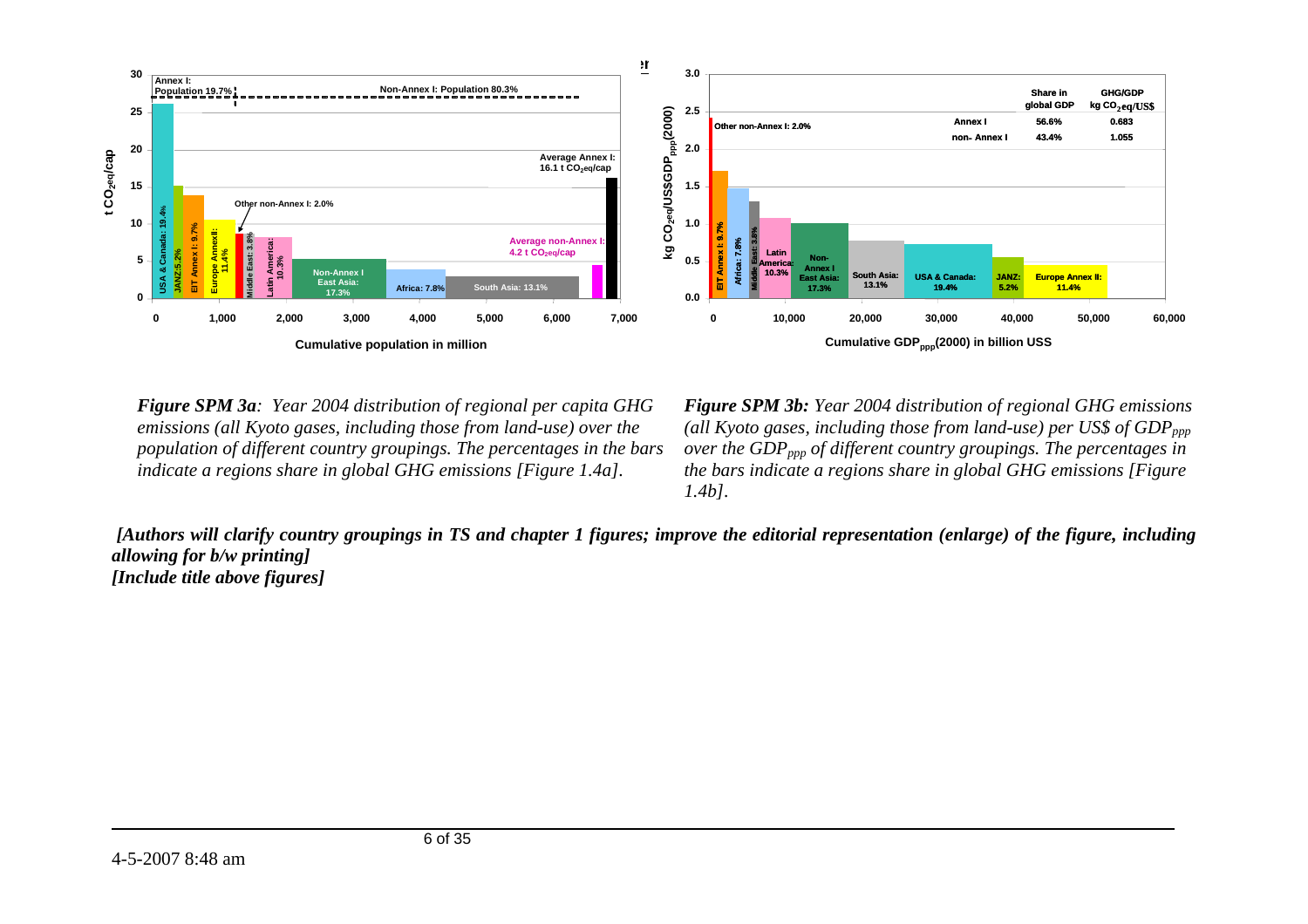

*Figure SPM 4: Global GHG emissions for 2000 and projected baseline emissions for 2030 and 2100 from IPCC SRES and the post-SRES literature. The figure provides the emissions from the six illustrative SRES scenarios. It also provides the frequency distribution of the emissions in the post-SRES scenarios (5th, 25th, median, 75th, 95th percentile), as covered in chapter 3. F-gases cover HFCs, PFCs and SF6 [1.3, 3.2, Figure 1.7].*

- **4. Baseline emissions scenarios published since SRES10, are comparable in range to those presented in the IPCC Special Report on Emission Scenarios (SRES) (25-135 GtCO<sub>2</sub>-eq/yr in 2100, see Figure SPM.4).** *(high agreement, much evidence)*
	- Studies since SRES used lower values for some drivers for emissions, notably population projections. However, for those studies incorporating these new population projections, changes in other drivers, such as economic growth, resulted in little change in overall emission levels. Economic growth projections for Africa, Latin America and the Middle East to 2030 in post-SRES baseline scenarios are lower than in SRES, but this has only minor effects on global economic growth and overall emissions [3.2].
	- Representation of aerosol and aerosol precursor emissions, including sulphur dioxide, black carbon, and organic carbon, which have a net cooling effect<sup>11</sup> has improved. Generally, they are projected to be lower than reported in SRES [3.2].
	- Available studies indicate that the choice of exchange rate for GDP (MER or PPP) does not appreciably affect the projected emissions, when used consistently<sup>12</sup>. The differences, if any,

 $\overline{a}$ 

<sup>&</sup>lt;sup>10</sup> Baseline scenarios do not include additional climate policy above current ones; more recent studies differ with respect to UNFCCC and Kyoto Protocol inclusion.<br><sup>11</sup> see AR4 WG I report, chapter 10.2.

<sup>&</sup>lt;sup>12</sup> Since TAR, there has been a debate on the use of different exchange rates in emission scenarios. Two metrics are used to compare GDP between countries. Use of MER is preferable for analyses involving internationally traded products. Use of PPP, is preferable for analyses involving comparisons of income between countries at very different stages of development. Most of the monetary units in this report are expressed in MER. This reflects the large majority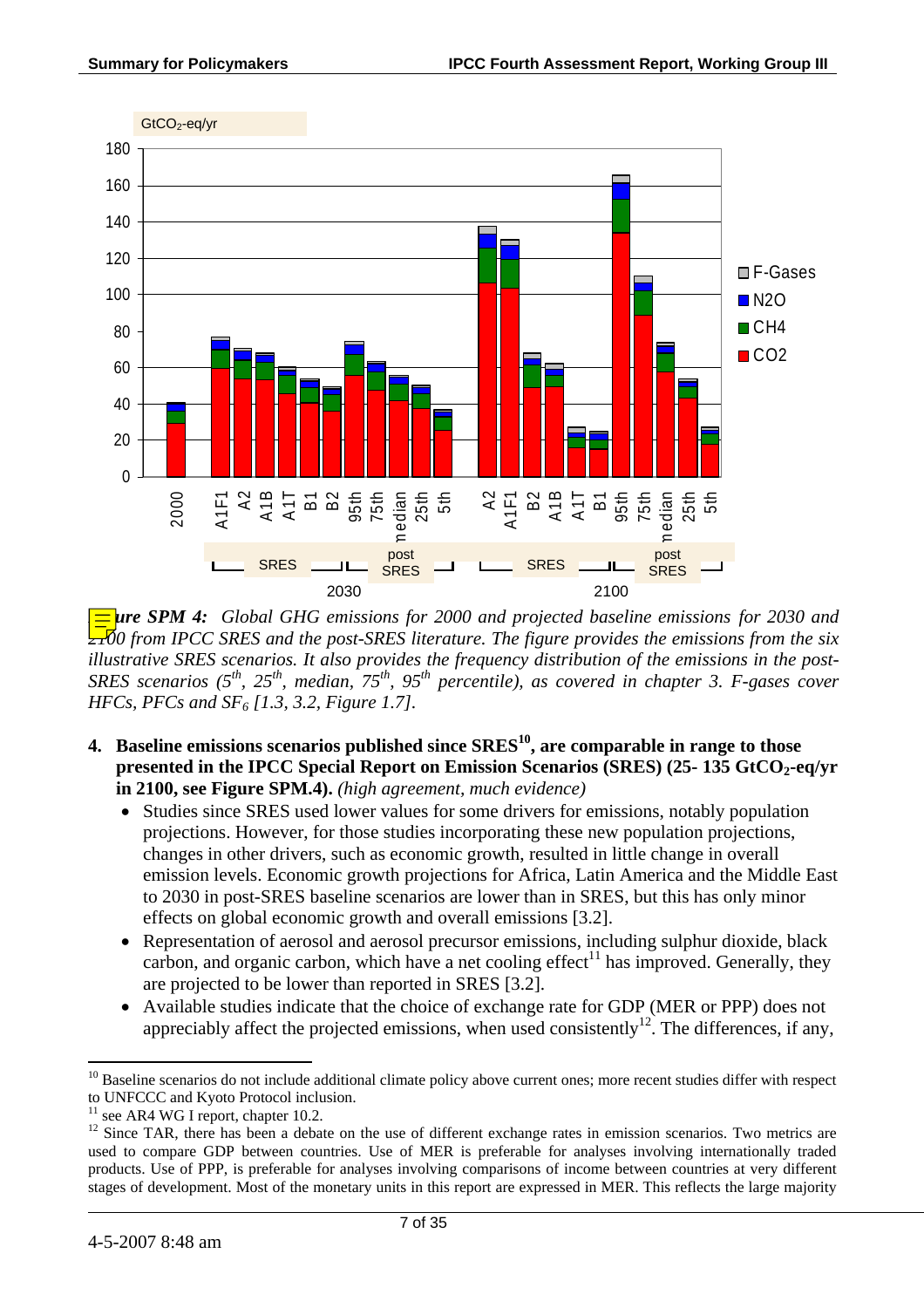are small compared to the uncertainties caused by assumptions on other parameters in the scenarios, e.g. technological change [3.2].

# *Box SPM.1: The emission scenarios of the IPCC Special Report on Emission Scenarios (SRES)*

A1. The A1 storyline and scenario family describes a future world of very rapid economic growth, global population that peaks in mid-century and declines thereafter, and the rapid introduction of new and more efficient technologies. Major underlying themes are convergence among regions, capacity building and increased cultural and social interactions, with a substantial reduction in regional differences in per capita income. The A1 scenario family develops into three groups that describe alternative directions of technological change in the energy system. The three A1 groups are distinguished by their technological emphasis: fossil intensive (A1FI), non fossil energy sources (A1T), or a balance across all sources (A1B) (where balanced is defined as not relying too heavily on one particular energy source, on the assumption that similar improvement rates apply to all energy supply and end use technologies).

A2. The A2 storyline and scenario family describes a very heterogeneous world. The underlying theme is self reliance and preservation of local identities. Fertility patterns across regions converge very slowly, which results in continuously increasing population. Economic development is primarily regionally oriented and per capita economic growth and technological change more fragmented and slower than other storylines.

B1. The B1 storyline and scenario family describes a convergent world with the same global population, that peaks in mid-century and declines thereafter, as in the A1 storyline, but with rapid change in economic structures toward a service and information economy, with reductions in material intensity and the introduction of clean and resource efficient technologies. The emphasis is on global solutions to economic, social and environmental sustainability, including improved equity, but without additional climate initiatives.

B2. The B2 storyline and scenario family describes a world in which the emphasis is on local solutions to economic, social and environmental sustainability. It is a world with continuously increasing global population, at a rate lower than A2, intermediate levels of economic development, and less rapid and more diverse technological change than in the B1 and A1 storylines. While the scenario is also oriented towards environmental protection and social equity, it focuses on local and regional levels.

An illustrative scenario was chosen for each of the six scenario groups A1B, A1FI, A1T, A2, B1 and B2. All should be considered equally sound.

The SRES scenarios do not include additional climate initiatives, which means that no scenarios are included that explicitly assume implementation of the United Nations Framework Convention on Climate Change or the emissions targets of the Kyoto Protocol.

*This box summarizing the SRES scenarios is taken from the Third Assessment Report and has been subject to prior line by line approval by the Panel.* 

of emissions mitigation literature that is calibrated in MER. When monetary units are expressed in PPP, this is denoted by  $GDP_{ppp}$ .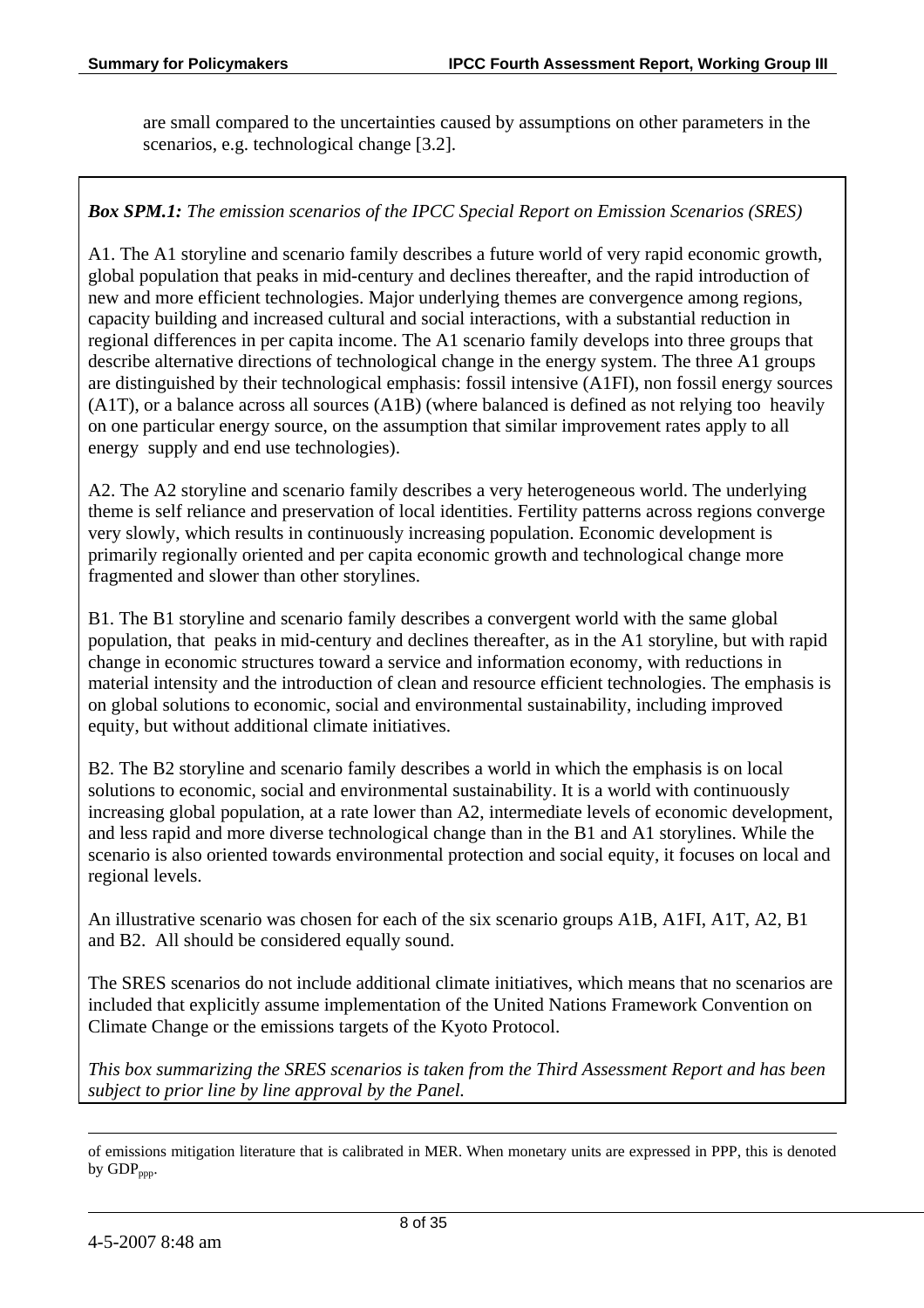# **C. Mitigation in the short and medium term (until 2030)**

# *Box SPM 2: Mitigation potential and analytical approaches*

The concept of "mitigation potential" has been developed to assess the scale of GHG reductions that could be made, relative to emission baselines, for a given level of carbon price (expressed in cost per unit of carbon dioxide equivalent emissions avoided or reduced). Mitigation potential is further differentiated in terms of "market potential" and "economic potential".

*Market potential* is the mitigation potential based on private costs and private discount rates<sup>13</sup>, which might be expected to occur under forecast market conditions, including policies and measures currently in place, noting that barriers limit actual uptake [2.4].

*Economic potential* is the mitigation potential, which takes into account social costs and benefits and social discount rates<sup>14</sup>, assuming that market efficiency is improved by policies and measures and barriers are removed [2.4].

Studies of market potential can be used to inform policy makers about mitigation potential with existing policies and barriers, while studies of economic potentials show what might be achieved if appropriate new and additional policies were put into place to remove barriers and include social costs and benefits. The economic potential is therefore generally greater than the market potential.

Mitigation potential is estimated using different types of approaches. There are two broad classes – "bottom-up" and "top-down" approaches, which primarily have been used to assess the economic potential.

*Bottom-up studies* are based on assessment of mitigation options, emphasizing specific technologies and regulations. They are typically sectoral studies taking the macro-economy as unchanged. Sector estimates have been aggregated, as in the TAR, to provide an estimate of global mitigation potential for this assessment.

*Top-down studies* assess the economy-wide potential of mitigation options. They use globally consistent frameworks and aggregated information about mitigation options and capture macroeconomic and market feedbacks.

Bottom-up and top-down models have become more similar since the TAR as top-down models have incorporated more technological mitigation options and bottom-up models have incorporated more macroeconomic and market feedbacks as well as adopting barrier analysis into their model structures.

Bottom-up studies in particular are useful for the assessment of specific policy options at sectoral level, e.g. options for improving energy efficiency, while top-down studies are useful for

 $\overline{a}$ 

<sup>&</sup>lt;sup>13</sup> Private costs and discount rates reflect the perspective of private consumers and companies; see Glossary for a fuller description.<br><sup>14</sup> Social costs and discount rates reflect the perspective of society. Social discount rates are lower than those used by

private investors; see Glossary for a fuller description.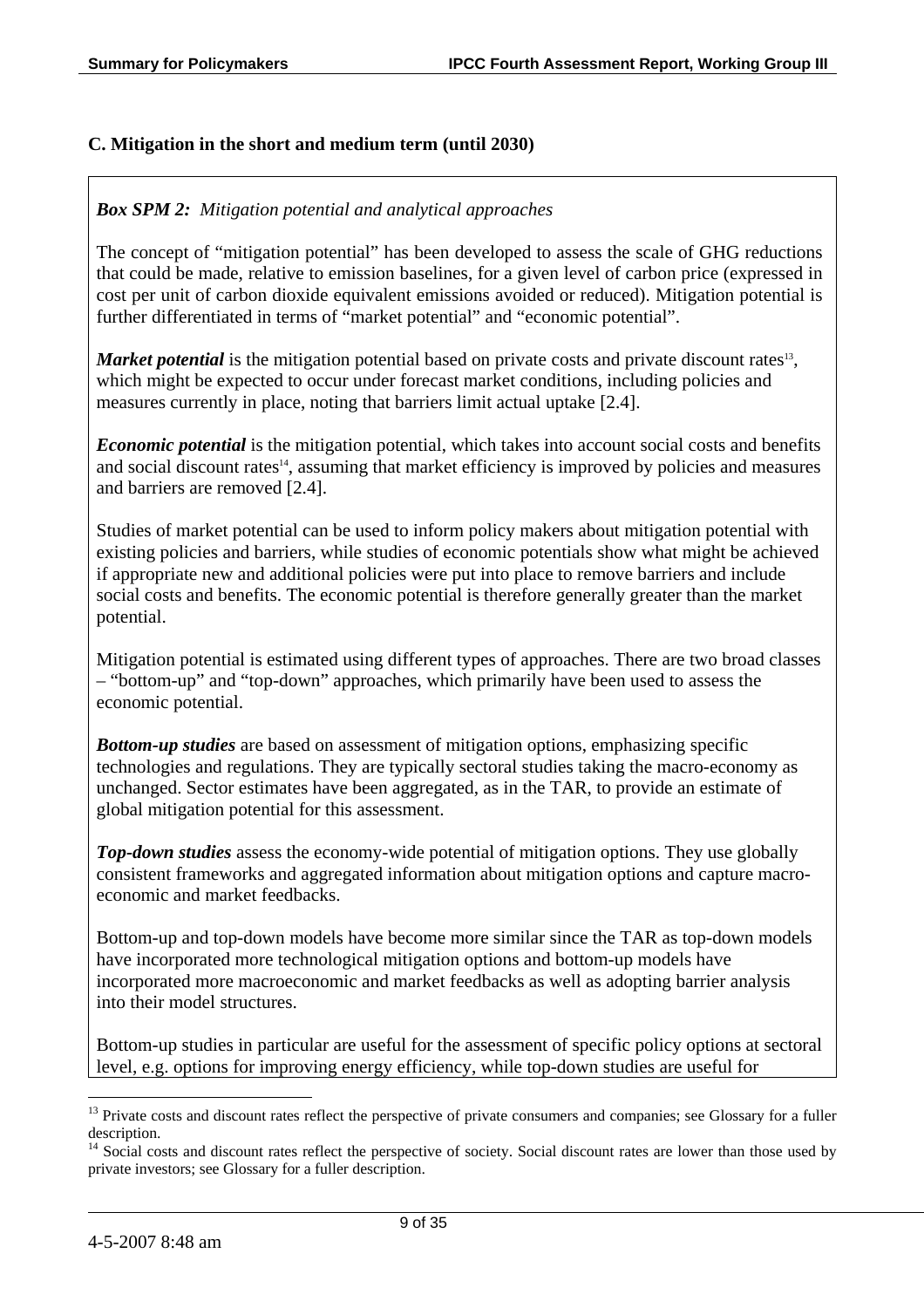assessing cross-sectoral and economy-wide climate change policies, such as carbon taxes and stabilization policies.

However, current bottom-up and top-down studies of economic potential have limitations in considering life-style choices, and in including all externalities such as local air pollution. They have limited representation of some regions, countries, sectors, gases, and barriers. The projected mitigation costs do not take into account potential benefits of avoided climate change.

#### *Box SPM 3: Assumptions in studies on mitigation portfolios and macro-economic costs*

Studies on mitigation portfolios and macro-economic costs assessed in this report are based on top-down modelling. Most models use a global least cost approach to mitigation portfolios and with universal emissions trading, assuming transparent markets, no transaction cost, and thus perfect implementation of mitigation measures throughout the  $21<sup>st</sup>$  century. Costs are given for a specific point in time.

Global modelled costs will increase if some regions, sectors (e.g. land-use), options or gases are excluded. Global modelled costs will decrease with lower baselines, use of revenues from carbon taxes and auctioned permits, and if induced technological learning is included. These models do not consider climate benefits and generally also co-benefits of mitigation measures, or equity issues.

**5. Both bottom-up and top-down studies indicate that there is substantial economic potential for the mitigation of global GHG emissions over the coming decades, that could offset the projected growth of global emissions or reduce emissions below current levels** *(high agreement, much evidence).* 

Uncertainties in the estimates are shown as ranges in the tables below to reflect the ranges of baselines, rates of technological change and other factors that are specific to the different approaches. Furthermore, uncertainties also arise from the limited information for global coverage of countries, sectors and gases.

#### **Bottom-up studies:**

• In 2030, the economic potential estimated for this assessment from bottom-up approaches (see Box SPM.2) is presented in Table SPM 1 below and Figure SPM 5A. For reference: emissions in 2000 were equal to  $43$  GtCO<sub>2</sub>-eq. [11.3]: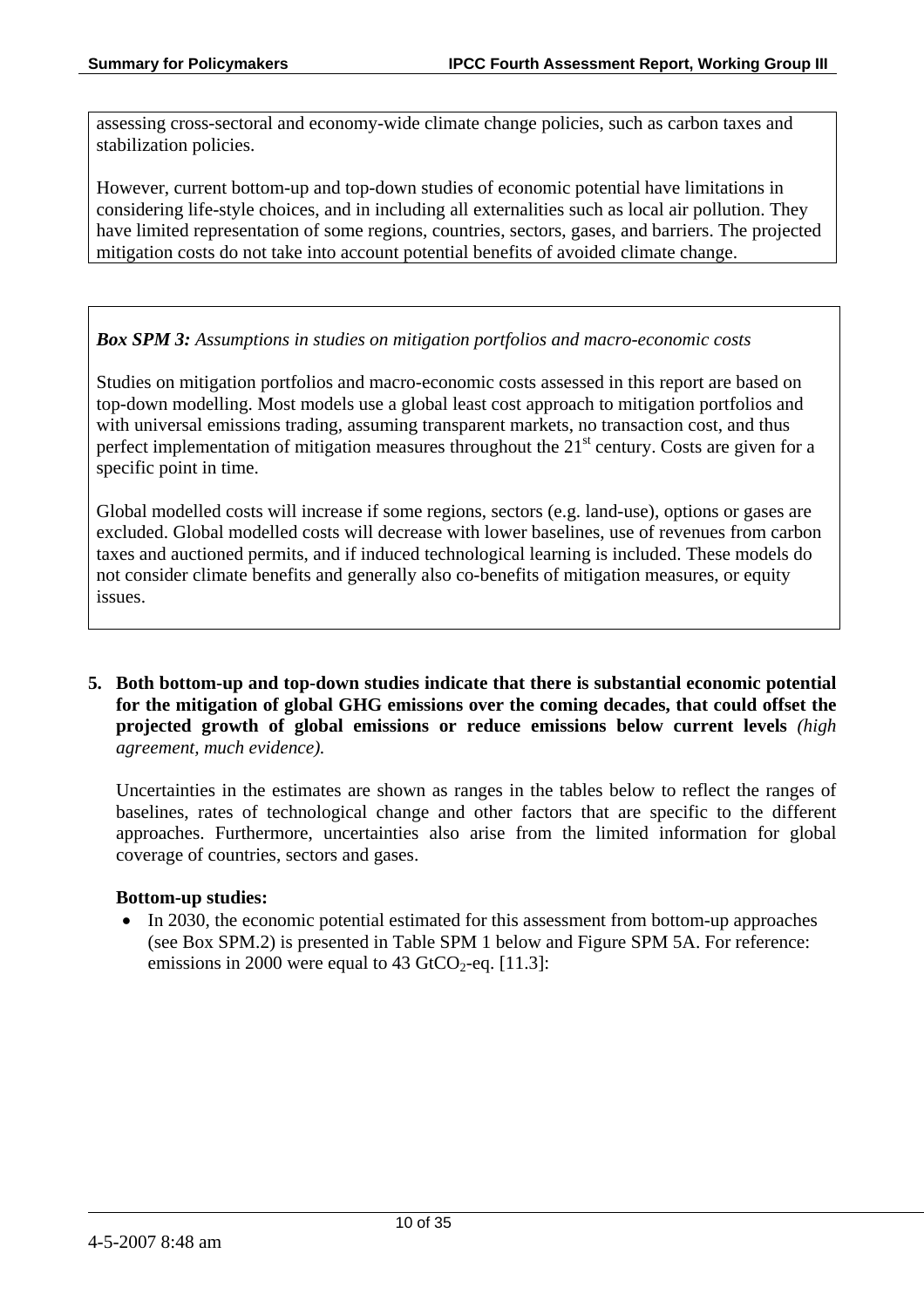| Carbon price    | Economic        | Reduction relative to               | Reduction                            |
|-----------------|-----------------|-------------------------------------|--------------------------------------|
|                 | mitigation      | <b>SRES A1 B</b>                    | relative to                          |
|                 | potential       | $(68 \text{ GtCO}_2\text{- eq/yr})$ | <b>SRES B2</b>                       |
|                 |                 |                                     | $(49 \text{ GtCO}_2 \text{- eq/yr})$ |
| $(US$/tCO2-eq)$ | $(GtCO2-eq/yr)$ | $\%$                                | $\%$                                 |
|                 | $5 - 7$         | $7-10$                              | $10-14$                              |
| 20              | $9 - 17$        | 14-25                               | 19-35                                |
| 50              | $13 - 26$       | 20-38                               | $27 - 52$                            |
| 100             | 16-31           | $23 - 46$                           | $32 - 63$                            |

*Table SPM 1: Global economic mitigation potential in 2030 estimated from bottom-up studies.* 

- Studies suggest that mitigation opportunities with net negative costs<sup>15</sup> have the potential to reduce emissions by around 6 GtCO<sub>2</sub>-eq/yr in 2030. Realizing these requires dealing with implementation barriers [11.3].
- No one sector or technology can address the entire mitigation challenge. All assessed sectors contribute to the total (see Figure SPM 6). The technologies with the largest economic potential for the respective sectors are shown in Table SPM.3 [4.3, 4.4, 5.4, 6.5, 7.5, 8.4, 9.4, 10.4].

#### **Top-down studies:**

• Top-down studies calculate an emission reduction for 2030 as presented in Table SPM 2 below and Figure SPM 5B. The global economic potentials found in the top-down studies are in line with bottom-up studies (see Box SPM 2), though there are considerable differences at the sectoral level [3.6].

| Carbon price    | Economic        | Reduction relative to               | Reduction                           |
|-----------------|-----------------|-------------------------------------|-------------------------------------|
|                 | potential       | <b>SRES A1 B</b>                    | relative to                         |
|                 |                 | $(68 \text{ GtCO}_2 \text{ eq/yr})$ | <b>SRES B2</b>                      |
|                 | $(GtCO2-eq/yr)$ |                                     | $(49 \text{ GtCO}_2 \text{ eq/yr})$ |
| $(US$/tCO2-eq)$ |                 | $\%$                                | $\%$                                |
| 20              | $9-18$          | $13 - 27$                           | 18-37                               |
| 50              | 14-23           | $21 - 34$                           | 29-47                               |
| 100             | $17 - 26$       | 25-38                               | $35 - 53$                           |

*Table SPM.2: Global economic potential in 2030 estimated from top-down studies.* 

• The estimates in Table SPM 2 were derived from stabilization scenarios, i.e., runs towards long-run stabilization of atmospheric GHG concentration [3.6].

 $15$  In this report, as in the SAR and the TAR, options with net negative costs (no regrets opportunities) are defined as those options whose benefits such as reduced energy costs and reduced emissions of local/regional pollutants equal or exceed their costs to society, excluding the benefits of avoided climate change (see Box SPM 1).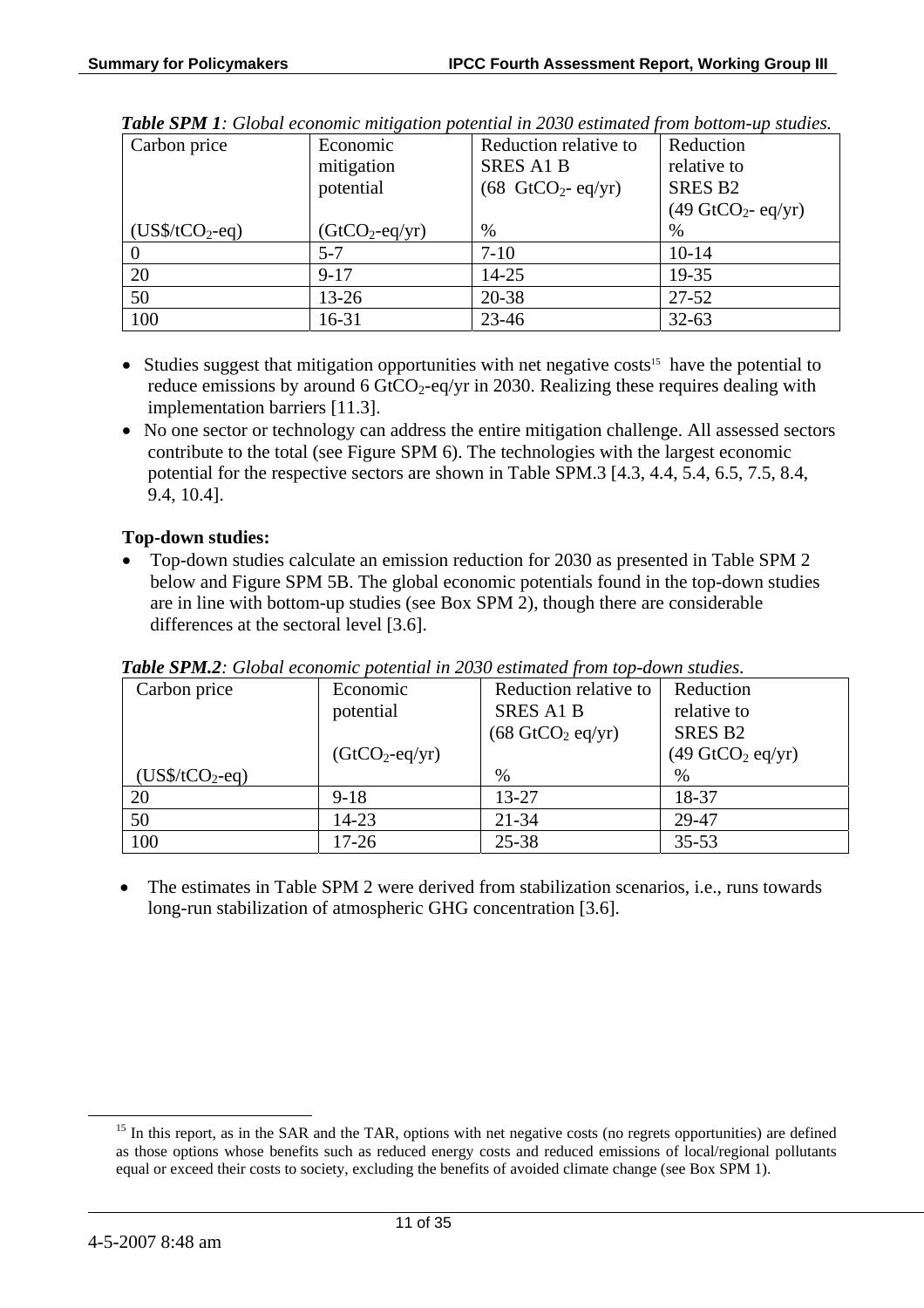

*Figure SPM 5A: Global economic potential in 2030 estimated from bottom-up studies (data from Table SPM 1)*

*Figure SPM 5B:*

*Global economic potential in 2030 estimated from top-down studies (data from Table SPM 2)*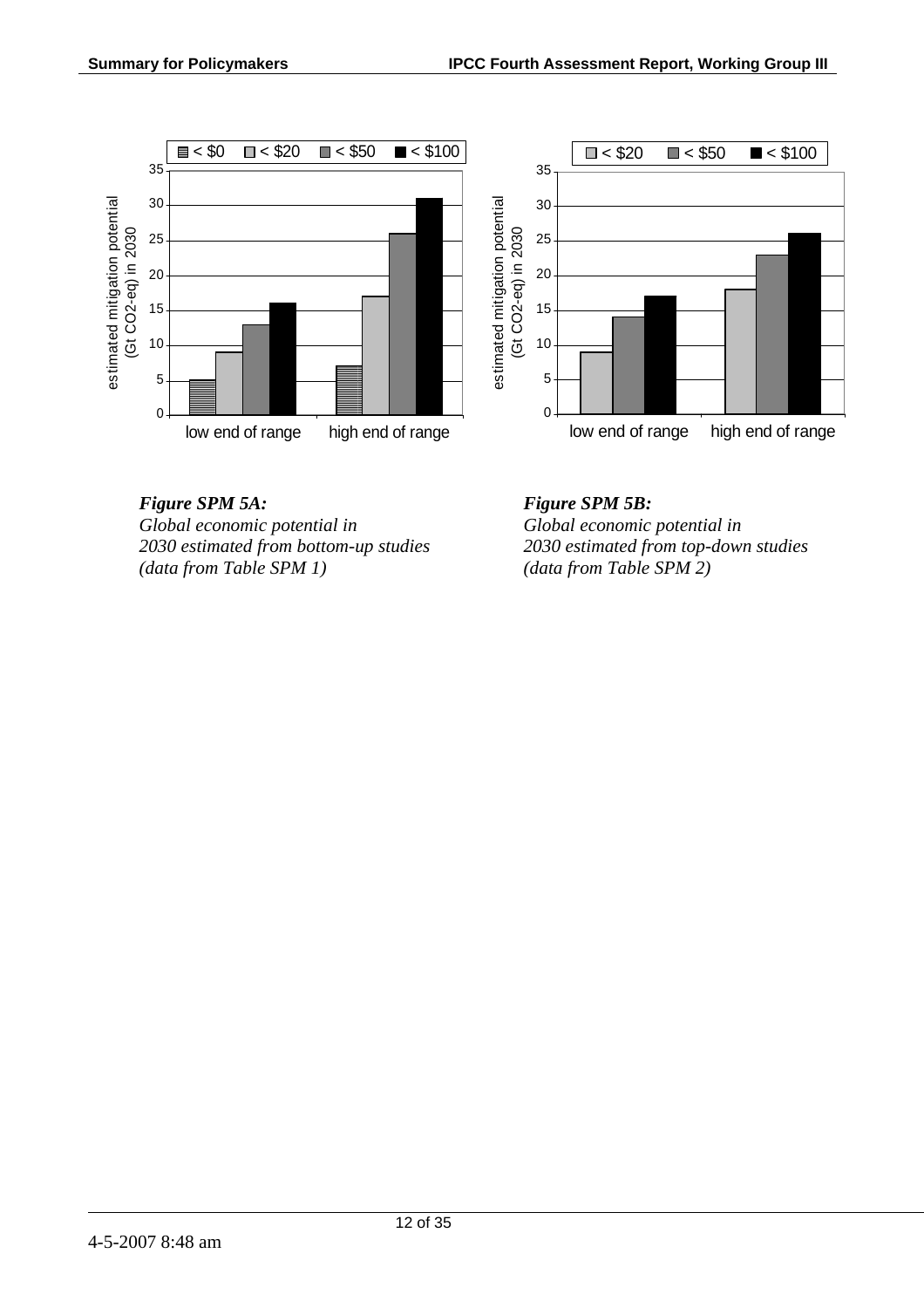| <b>Sector</b>        | Key mitigation technologies and practices currently commercially                                                       | Key mitigation technologies and practices projected to be           |
|----------------------|------------------------------------------------------------------------------------------------------------------------|---------------------------------------------------------------------|
|                      | available.                                                                                                             | commercialized before 2030.                                         |
| <b>Energy Supply</b> | Improved supply and distribution efficiency; fuel switching from coal                                                  | Carbon Capture and Storage (CCS) for gas, biomass and coal-fired    |
| [4.3, 4.4]           | to gas; nuclear power; renewable heat and power (hydropower, solar,                                                    | electricity generating facilities; advanced nuclear power; advanced |
|                      | wind, geothermal and bioenergy); combined heat and power; early                                                        | renewable energy, including tidal and waves energy, concentrating   |
|                      | applications of CCS (e.g. storage of removed CO <sub>2</sub> from natural gas)                                         | solar, and solar PV.                                                |
| Transport            | More fuel efficient vehicles; hybrid vehicles; cleaner diesel vehicles;                                                | Second generation biofuels; higher efficiency aircraft; advanced    |
| $[5.4]$              | biofuels; modal shifts from road transport to rail and public transport                                                | electric and hybrid vehicles with more powerful and reliable        |
|                      | systems; non-motorised transport (cycling, walking); land-use and                                                      | batteries                                                           |
|                      | transport planning                                                                                                     |                                                                     |
| <b>Buildings</b>     | Efficient lighting and daylighting; more efficient electrical appliances                                               | Integrated design of commercial buildings including technologies,   |
| $[6.5]$              | and heating and cooling devices; improved cook stoves, improved                                                        | such as intelligent meters that provide feedback and control; solar |
|                      | insulation; passive and active solar design for heating and cooling;                                                   | PV integrated in buildings                                          |
|                      | alternative refrigeration fluids, recovery and recycle of fluorinated                                                  |                                                                     |
|                      | gases                                                                                                                  |                                                                     |
| Industry             | More efficient end-use electrical equipment; heat and power recovery;                                                  | Advanced energy efficiency; CCS for cement, ammonia, and iron       |
| [7.5]                | material recycling and substitution; control of non- $CO2$ gas emissions;                                              | manufacture; inert electrodes for aluminium manufacture             |
| Agriculture          | and a wide array of process-specific technologies<br>Improved crop and grazing land management to increase soil carbon | Improvements of crops yields                                        |
| [8.4]                | storage; restoration of cultivated peaty soils and degraded lands;                                                     |                                                                     |
|                      | improved rice cultivation techniques and livestock and manure                                                          |                                                                     |
|                      | management to reduce CH <sub>4</sub> emissions; improved nitrogen fertilizer                                           |                                                                     |
|                      | application techniques to reduce $N_2O$ emissions; dedicated energy                                                    |                                                                     |
|                      | crops to replace fossil fuel use; improved energy efficiency                                                           |                                                                     |
| Forestry/forests     | Afforestation; reforestation; forest management; reduced deforestation;                                                | Tree species improvement to increase biomass productivity and       |
| [9.4]                | harvested wood product management; use of forestry products for                                                        | carbon sequestration. Improved remote sensing technologies for      |
|                      | bioenergy to replace fossil fuel use                                                                                   | analysis of vegetation/soil carbon sequestration potential and      |
|                      |                                                                                                                        | mapping land use change                                             |
| Waste [10.4]         | Landfill methane recovery; waste incineration with energy recovery;                                                    | Biocovers and biofilters to optimize CH <sub>4</sub> oxidation      |
|                      | composting of organic waste; controlled waste water treatment;                                                         |                                                                     |
|                      | recycling and waste minimization                                                                                       |                                                                     |

*Table SPM 3: Key mitigation technologies and practices by sector. Sectors and technologies are listed in no particular order. Non-technological practices, such as lifestyle changes, which are cross-cutting, are not included in this table (but are addressed in paragraph 7 in this SPM).*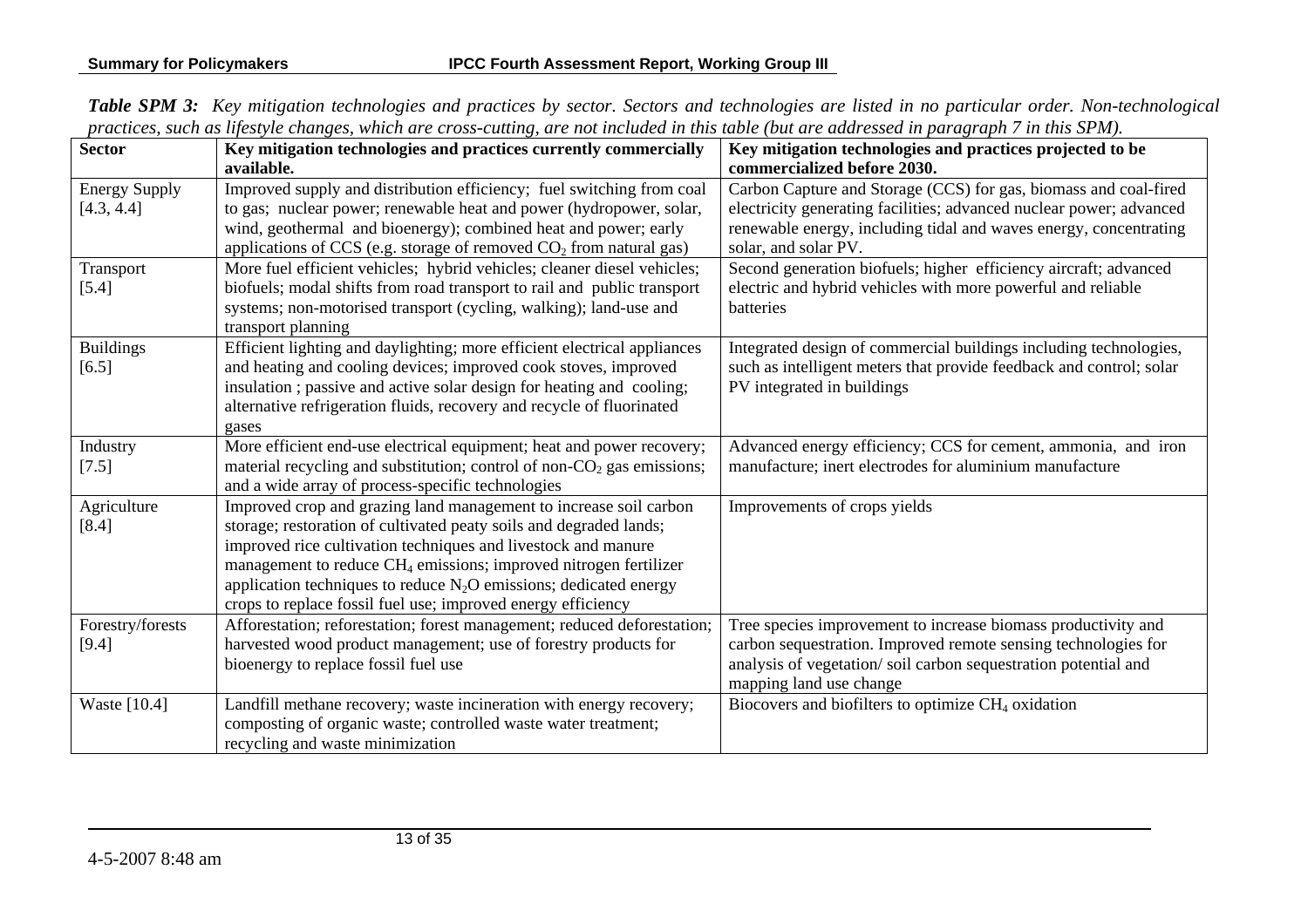

*Figure SPM 6: Estimated sectoral economic potential for global mitigation for different regions as a function of carbon price in 2030 from bottom-up studies, compared to the respective baselines assumed in the sector assessments. A full explanation of the derivation*  5 *of this figure is found in 11.3.* 

*Notes:* 

*1. The ranges for global economic potentials as assessed in each sector are shown by vertical lines. The ranges are based on end-use allocations of emissions, meaning that* 

10 *emissions of electricity use are counted towards the end-use sectors and not to the energy supply sector.* 

*2. The estimated potentials have been constrained by the availability of studies particularly at high carbon price levels.* 

*3. . Sectors used different baselines. For industry the SRES B2 baseline was taken, for* 

- 15 *energy supply and transport the WEO 2004 baseline was used; the building sector is based on a baseline in between SRES B2 and A1B; for waste, SRES A1B driving forces were used to construct a waste specific baseline, agriculture and forestry used baselines that mostly used B2 driving forces.* 
	- *4. Only global totals for transport are shown because international aviation is included [5.4].*
- 20 **5.** *Categories excluded are: non-CO<sub>2</sub> emissions in buildings and transport, part of material efficiency options, heat production and cogeneration in energy supply, heavy duty vehicles, shipping and high-occupancy passenger transport, most high-cost options for buildings, wastewater treatment, emission reduction from coal mines and gas pipelines,*
- 25 *fluorinated gases from energy supply and transport. The underestimation of the total economic potential from these emissions is of the order of 10-15%.*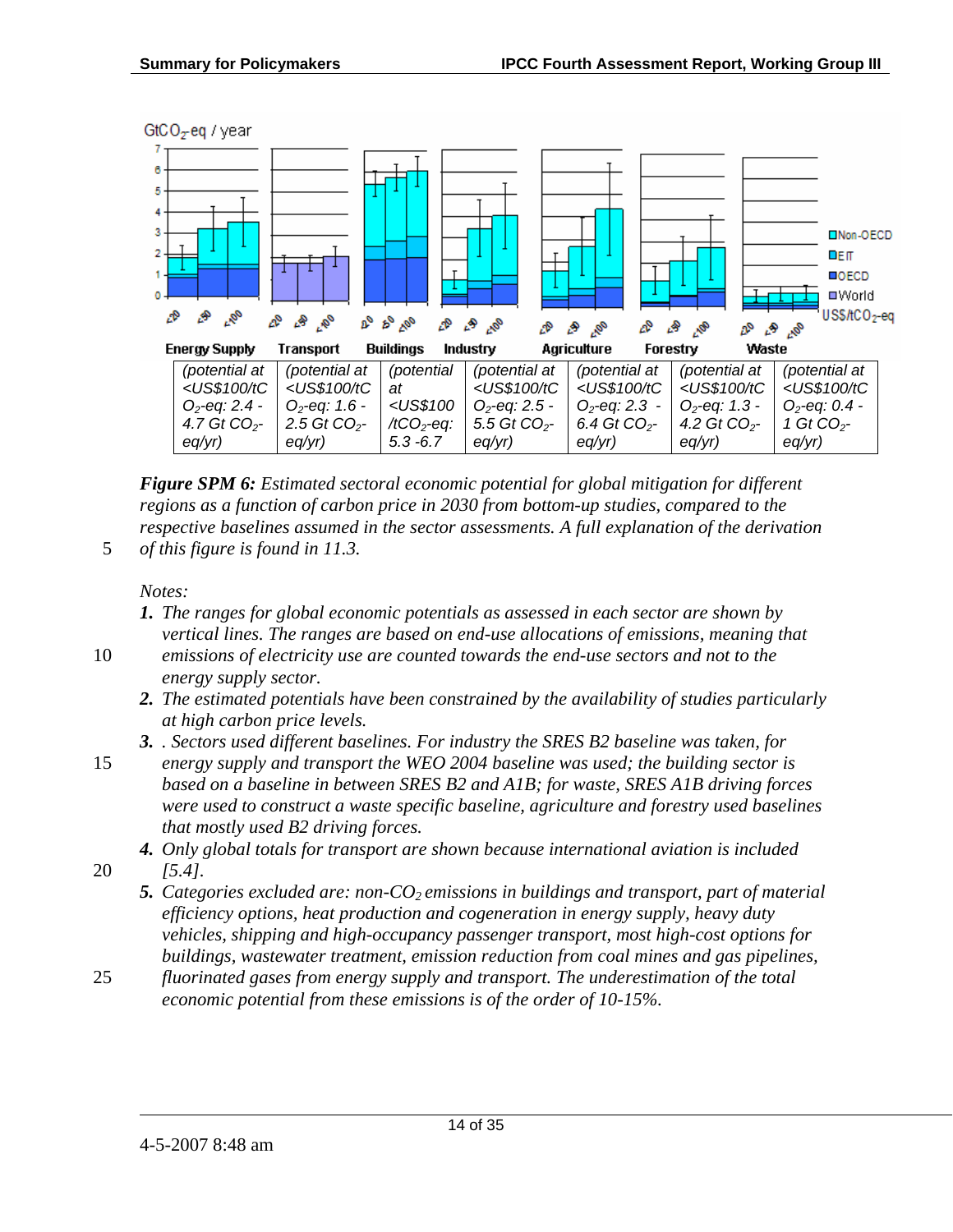**6. In 2030 macro-economic costs for multi-gas mitigation, consistent with emissions trajectories towards stabilization between 445 and 710 ppm CO2-eq, are estimated at between a 3% decrease of global GDP and a small increase, compared to the baseline (see Table SPM.4). However, regional costs may differ significantly from** 

**global averages** (*high agreement, medium evidence)* **(see Box SPM.3 for the methodologies and assumptions of these results).** 

10 *Table SPM.4: Estimated global macro-economic costs in 203016 for least-cost trajectories towards different long-term stabilization levels.17, 18* 

| $\cdot$<br><b>Stabilization levels</b><br>$(ppm CO2-eq)$ | Median<br>GDP reduction <sup>19</sup> $(\%)$ | Range of GDP reduction<br>19, 20(96) | Reduction of average<br>annual GDP growth rates<br>(percentage points) |
|----------------------------------------------------------|----------------------------------------------|--------------------------------------|------------------------------------------------------------------------|
|                                                          |                                              |                                      | 19. 21                                                                 |
| 590-710                                                  | 0.2                                          | $-0.6 - 1.2$                         | < 0.06                                                                 |
| 535-590                                                  | 0.6                                          | $0.2 - 2.5$                          | < 0.1                                                                  |
| 445-53522                                                | Not available                                | $<$ 3                                | < 0.12                                                                 |

- Depending on the existing tax system and spending of the revenues, modelling studies indicate that costs may be substantially lower under the assumption that revenues from carbon taxes or auctioned permits under an emission trading system are used to promote low-carbon technologies or reform of existing taxes [11.4].
- Studies that assume the possibility that climate change policy induces enhanced technological change also give lower costs. However, this may require higher upfront investment in order to achieve costs reductions thereafter [3.3, 3.4, 11.4, 11.5, 11.6].
- Although most models show GDP losses, some show GDP gains because they assume that baselines are non-optimal and mitigation policies improve market efficiencies, or they assume that more technological change may be induced by mitigation policies. Examples of market inefficiencies include unemployed resources, distortionary taxes and/or subsidies [3.3, 11.4].
- A multi-gas approach and inclusion of carbon sinks generally reduces costs substantially compared to  $CO<sub>2</sub>$  emission abatement only.

20

15

5

<sup>•</sup> The majority of studies conclude that reduction of GDP relative to the GDP baseline increases with the stringency of the stabilization target.

 $\overline{a}$ <sup>16</sup> For a given stabilization level, GDP reduction would increase over time in most models after 2030. Long-<br>term costs also become more uncertain. [Figure 3.25]

<sup>&</sup>lt;sup>17</sup> Results based on studies using various baselines. <sup>18</sup> Studies vary in terms of the point in time stabilization is achieved; generally this is in 2100 or later.

<sup>&</sup>lt;sup>19</sup> This is global GDP based market exchange rates.<br><sup>20</sup> The median and the 10<sup>th</sup> and 90<sup>th</sup> percentile range of the analyzed data are given.<br><sup>21</sup> The calculation of the reduction of the annual growth rate is based on t period till 2030 that would result in the indicated GDP decrease in 2030.<br><sup>22</sup> The number of studies that report GDP results is relatively small and they generally use low baselines.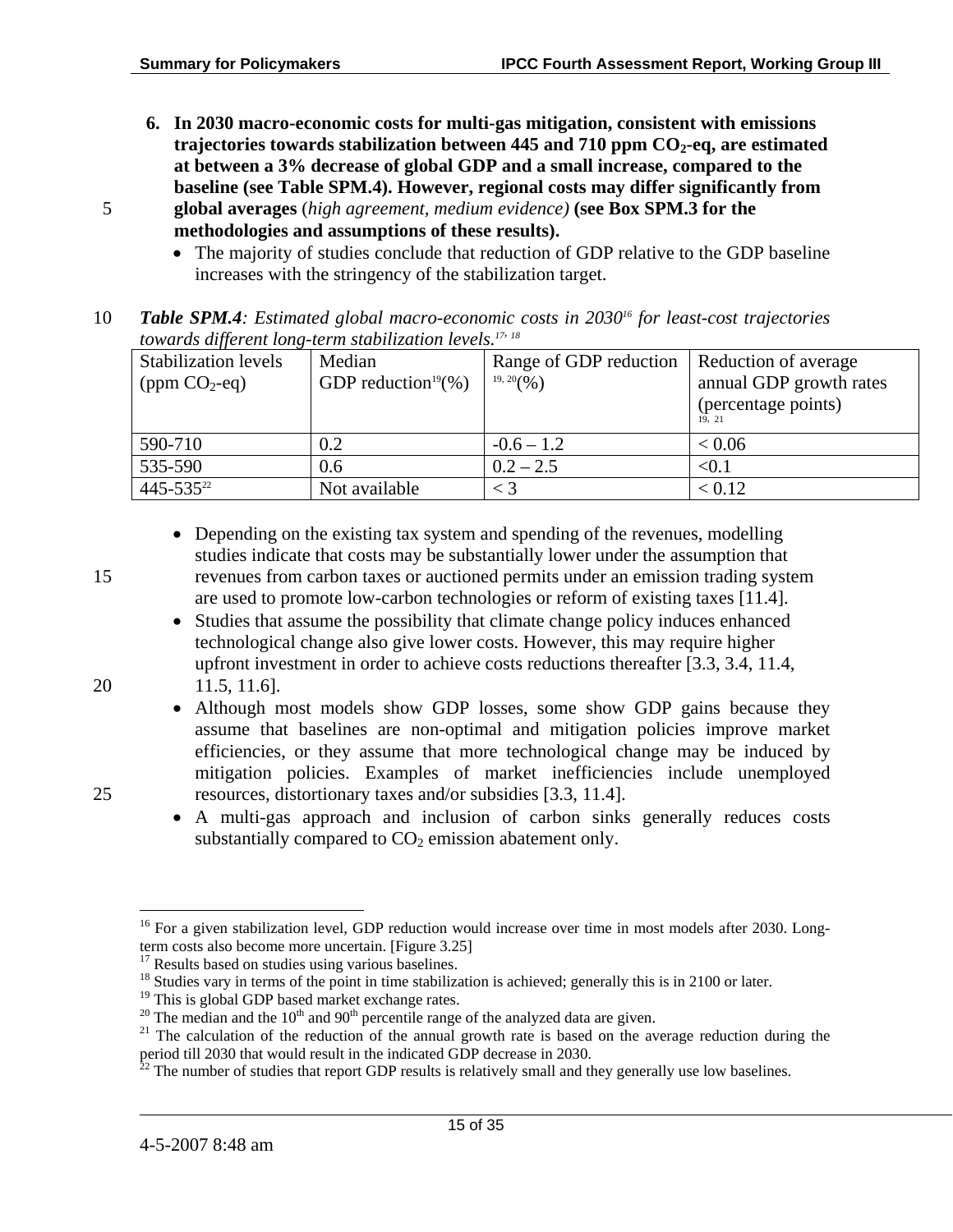- Regional costs are largely dependent on the assumed stabilization level and baseline scenario. The allocation regime is also important, but for most countries to a lesser extent than the stabilization level [11.4, 13.3].
- 5 **7. Changes in lifestyle and behaviour patterns can contribute to climate change mitigation across all sectors. Management practices can also have a positive role.**  *(high agreement, medium evidence)*
	- Lifestyle changes can reduce GHG emissions. Changes in lifestyles and consumption patterns that emphasize resource conservation can contribute to developing a low-carbon economy that is both equitable and sustainable [4.1, 6.7].
	- Education and training programmes can help overcome barriers to the market acceptance of energy efficiency, particularly in combination with other measures [Table 6.6].
	- Changes in occupant behaviour, cultural patterns and consumer choice and use of technologies can result in considerable reduction in  $CO<sub>2</sub>$  emissions related to energy use in buildings [6.7].
		- Transport Demand Management, which includes urban planning (that can reduce the demand for travel) and provision of information and educational techniques (that can reduce car usage and lead to an efficient driving style) can support GHG mitigation [5.1].
		- In industry, management tools that include staff training, reward systems, regular feedback, documentation of existing practices can help overcome industrial organization barriers, reduce energy use, and GHG emissions [7.3].
- 25

15

20

- **8. While studies use different methodologies, in all analyzed world regions near-term health co-benefits from reduced air pollution as a result of actions to reduce GHG emissions can be substantial and may offset a substantial fraction of mitigation costs** *(high agreement, much evidence).*
- 30 • Including co-benefits other than health, such as increased energy security, and increased agricultural production and reduced pressure on natural ecosystems, due to decreased tropospheric ozone concentrations, would further enhance cost savings [11.8].
- 35

40

• Integrating air pollution abatement and climate change mitigation policies offers potentially large cost reductions compared to treating those policies in isolation [11.8].

#### **9. Literature since TAR confirms that there may be effects from Annex I countries action on the global economy and global emissions, although the scale of carbon leakage remains uncertain** *(high agreement, medium evidence).*

• Fossil fuel exporting nations (in both Annex I and non-Annex I countries) may expect, as indicated in  $TAR^{23}$ , lower demand and prices and lower GDP growth due

 $\overline{a}$  $23$  See TAR WG III (2001) SPM paragraph 16.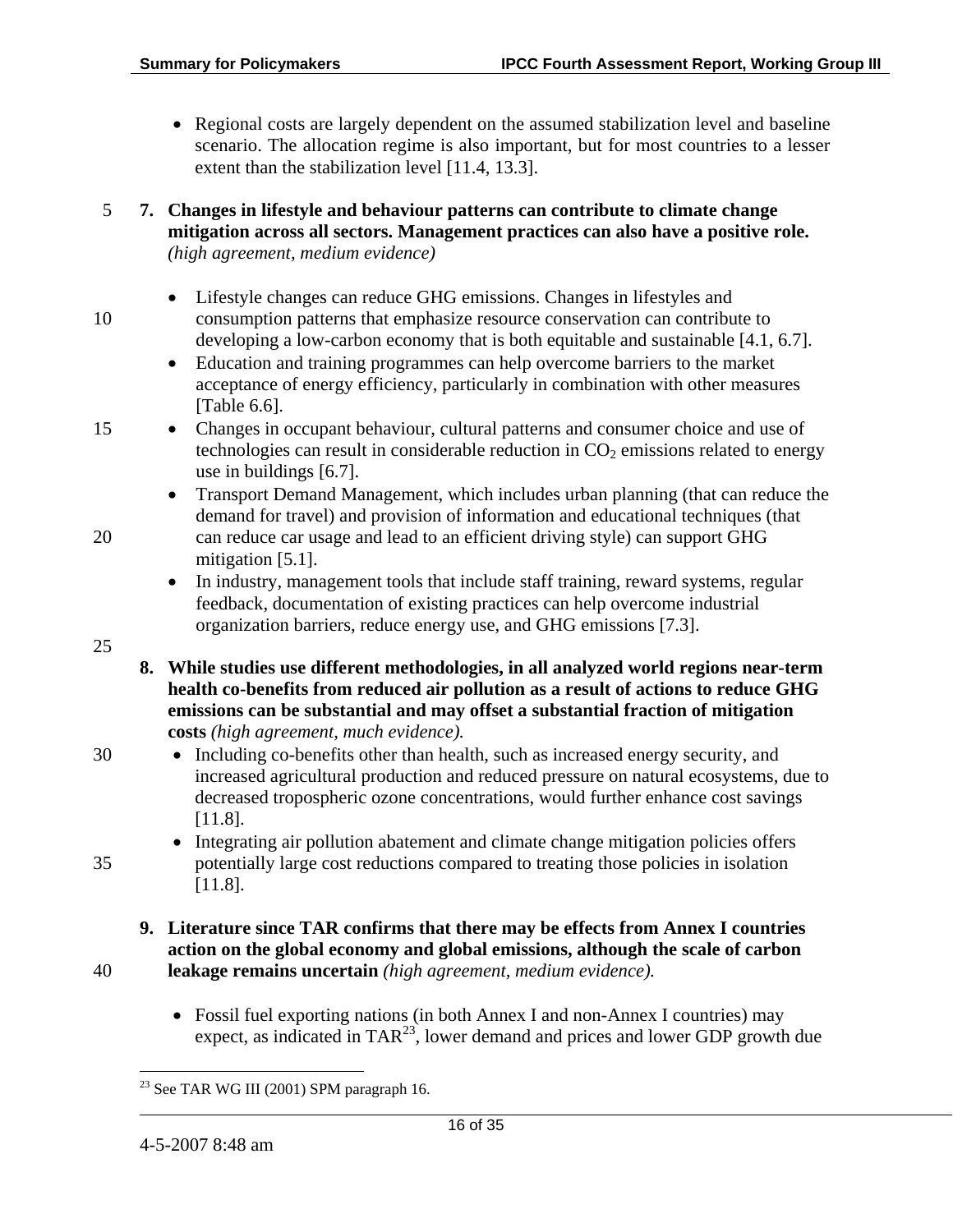10

25

30

35

to mitigation policies. The extent of this spill over $^{24}$  depends strongly on assumptions related to policy decisions and oil market conditions [11.7].

• Critical uncertainties remain in the assessment of carbon leakage<sup>25</sup>. Most equilibrium modelling support the conclusion in the TAR of economy-wide leakage from Kyoto action in the order of 5-20%, which would be less if competitive lowemissions technologies were effectively diffused [11.7] .

**10. New energy infrastructure investments in developing countries, upgrades of energy infrastructure in industrialized countries, and policies that promote energy security, can, in many cases, create opportunities to achieve GHG emission reductions compared to baseline scenarios. Additional co-benefits are countryspecific but often include air pollution abatement, balance of trade improvement, provision of modern energy services to rural areas and employment** *(high agreement, much evidence).*

- 15 20 • Future energy infrastructure investment decisions, expected to total over 20 trillion US\$26 between now and 2030, will have long term impacts on GHG emissions, because of the long life-times of energy plants and other infrastructure capital stock. The widespread diffusion of low-carbon technologies may take many decades, even if early investments in these technologies are made attractive. Initial estimates show that returning global energy-related  $CO<sub>2</sub>$  emissions to 2005 levels by 2030 would require a large shift in the pattern of investment, although the net additional investment required ranges from negligible to 5-10% [4.1, 4.4, 11.6].
	- It is often more cost-effective to invest in end-use energy efficiency improvement than in increasing energy supply to satisfy demand for energy services. Efficiency improvement has a positive effect on energy security, local and regional air pollution abatement, and employment [4.2, 4.3, 6.5, 7.7, 11.3, 11.8].
	- Renewable energy generally has a positive effect on energy security, employment and on air quality. Given costs relative to other supply options, renewable electricity, which accounted for 18% of the electricity supply in 2005, can have a 30-35% share of the total electricity supply in 2030 at carbon prices up to 50 US\$/tCO<sub>2</sub>-eq [4.3, 4.4, 11.3, 11.6, 11.8].
	- The higher the market prices of fossil fuels, the more low-carbon alternatives will be competitive, although price volatility will be a disincentive for investors. Higher priced conventional oil resources, on the other hand, may be replaced by high carbon alternatives such as from oil sands, oil shales, heavy oils, and synthetic fuels from coal and gas, leading to increasing GHG emissions, unless production plants are equipped with CCS [4.2, 4.3, 4.4, 4.5].
	- Given costs relative to other supply options, nuclear power, which accounted for 16% of the electricity supply in 2005, can have an 18% share of the total electricity

 $\overline{a}$ 

<sup>&</sup>lt;sup>24</sup> Spill over effects of mitigation in a cross-sectoral perspective are the effects of mitigation policies and measures in one country or group of countries on sectors in other countries.

 $\frac{25}{25}$  Carbon leakage is defined as the increase in CO<sub>2</sub> emissions outside the countries taking domestic mitigation action divided by the reduction in the emissions of these countries. <sup>26</sup> 20 trillion = 20000 billion=  $20*10^{12}$ .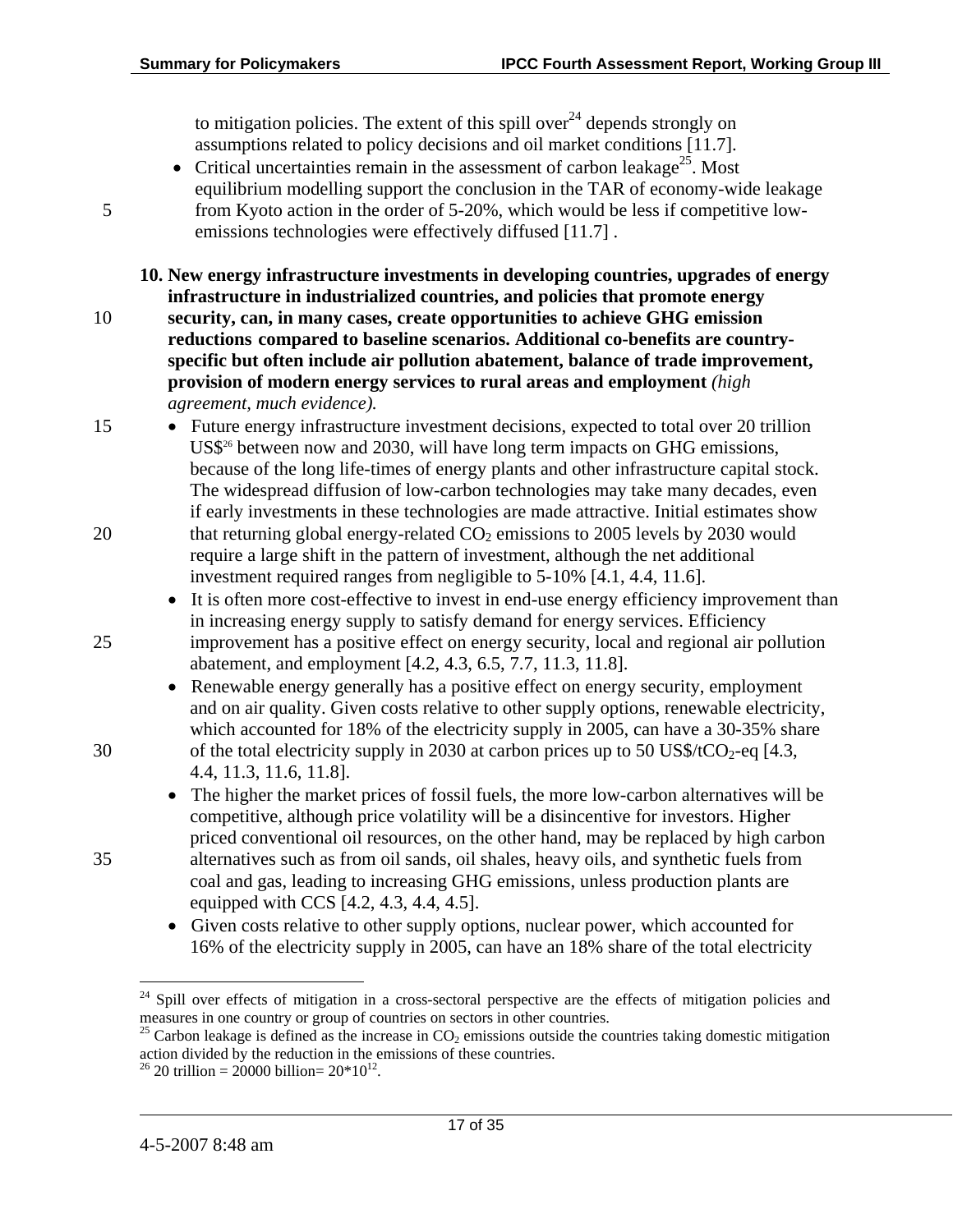supply in 2030 at carbon prices up to 50  $\text{US\%/CO}_2$ -eq, but safety, weapons proliferation and waste remain as constraints  $[4.2, 4.3, 4.4]^{27}$ . 5 10 15 20 25 30 35 • CCS in underground geological formations is a new technology with the potential to make an important contribution to mitigation by 2030. Technical, economic and regulatory developments will affect the actual contribution [4.3, 4.4]. 11. There are multiple mitigation options in the transport sector<sup>28</sup>, but their effect may **be counteracted by growth in the sector. Mitigation options are faced with many barriers, such as consumer preferences and lack of policy frameworks** *(medium agreement, medium evidence).* • Improved vehicle efficiency measures, leading to fuel savings, in many cases have net benefits (at least for light-duty vehicles), but the market potential is much lower than the economic potential due to the influence of other consumer considerations, such as performance and size. There is not enough information to assess the mitigation potential for heavy-duty vehicles. Market forces alone, including rising fuel costs, are therefore not expected to lead to significant emission reductions [5.3, 5.4]. • Biofuels might play an important role in addressing GHG emissions in the transport sector, depending on their production pathway. Biofuels used as gasoline and diesel fuel additives/substitutes are projected to grow to 3% of total transport energy demand in the baseline in 2030. This could increase to about 5-10%, depending on future oil and carbon prices, improvements in vehicle efficiency and the success of technologies to utilise cellulose biomass [5.3, 5.4]. • Modal shifts from road to rail and inland waterway shipping and from lowoccupancy to high-occupancy passenger transportation<sup>29</sup>, as well as land-use, urban planning and non-motorized transport offer opportunities for GHG mitigation, depending on local conditions and policies [5.3, 5.5]. • Medium term mitigation potential for  $CO<sub>2</sub>$  emissions from the aviation sector can come from improved fuel efficiency, which can be achieved through a variety of means, including technology, operations and air traffic management. However, such improvements are expected to only partially offset the growth of aviation emissions. Total mitigation potential in the sector would also need to account for non- $CO<sub>2</sub>$ climate impacts of aviation emissions [5.3, 5.4]. • Realizing emissions reductions in the transport sector is often a co-benefit of addressing traffic congestion, air quality and energy security [5.5].

**12. Energy efficiency options for new and existing buildings could considerably reduce CO2 emissions with net economic benefit. Many barriers exist against tapping this potential, but there are also large co-benefits** *(high agreement, much evidence)*.

• By 2030, about 30% of the projected GHG emissions in the building sector can be avoided with net economic benefit [6.4, 6.5].

 $27$  Austria could not agree with this statement.

<sup>&</sup>lt;sup>28</sup> See Table SPM.1 and Figure SPM.6. <sup>29</sup> Including rail, road and marine mass transit and carpooling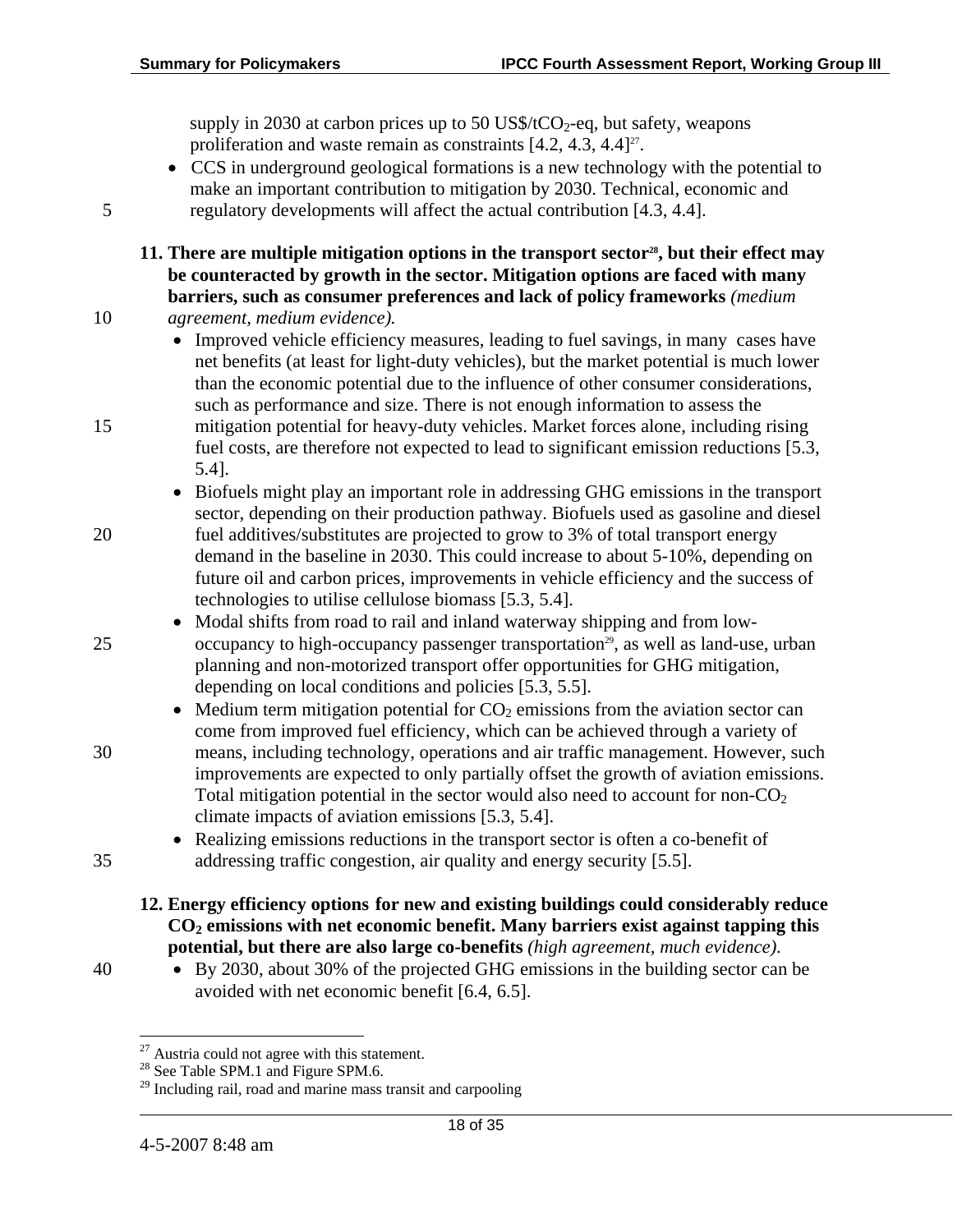- Energy efficient buildings, while limiting the growth of  $CO<sub>2</sub>$  emissions, can also improve indoor and outdoor air quality, improve social welfare and enhance energy security [6.6, 6.7].
- Opportunities for realising GHG reductions in the building sector exist worldwide. However, multiple barriers make it difficult to realise this potential. These barriers include availability of technology, financing, poverty, higher costs of reliable information, limitations inherent in building designs and an appropriate portfolio of policies and programs [6.7, 6.8].
- The magnitude of the above barriers is higher in the developing countries and this makes it more difficult for them to achieve the GHG reduction potential of the building sector [6.7].

**13. The economic potential in the industrial sector is predominantly located in energy intensive industries. Full use of available mitigation options is not being made in either industrialized or developing nations** (*high agreement, much evidence*).

- Many industrial facilities in developing countries are new and include the latest technology with the lowest specific emissions. However, many older, inefficient facilities remain in both industrialized and developing countries. Upgrading these facilities can deliver significant emission reductions [7.1, 7.3, 7.4].
- 20 • The slow rate of capital stock turnover, lack of financial and technical resources, and limitations in the ability of firms, particularly small and medium-sized enterprises, to access and absorb technological information are key barriers to full use of available mitigation options [7.6].
- 25 **14. Agricultural practices collectively can make a significant contribution at low cost to increasing soil carbon sinks, to GHG emission reductions, and by contributing biomass feedstocks for energy use** *(medium agreement, medium evidence)***.** 
	- A large proportion of the mitigation potential of agriculture (excluding bioenergy) arises from soil carbon sequestration, which has strong synergies with sustainable agriculture and generally reduces vulnerability to climate change [8.4, 8.5, 8.8].
	- Stored soil carbon may be vulnerable to loss through both land management change and climate change [8.10].
	- Considerable mitigation potential is also available from reductions in methane and nitrous oxide emissions in some agricultural systems [8.4, 8.5].
	- There is no universally applicable list of mitigation practices; practices need to be evaluated for individual agricultural systems and settings [8.4].
		- Biomass from agricultural residues and dedicated energy crops can be an important bioenergy feedstock, but its contribution to mitigation depends on demand for bioenergy from transport and energy supply, on water availability, and on
- 40 requirements of land for food and fibre production. Widespread use of agricultural land for biomass production for energy may compete with other land uses and can have positive and negative environmental impacts and implications for food security [8.4, 8.8].

15

10

5



35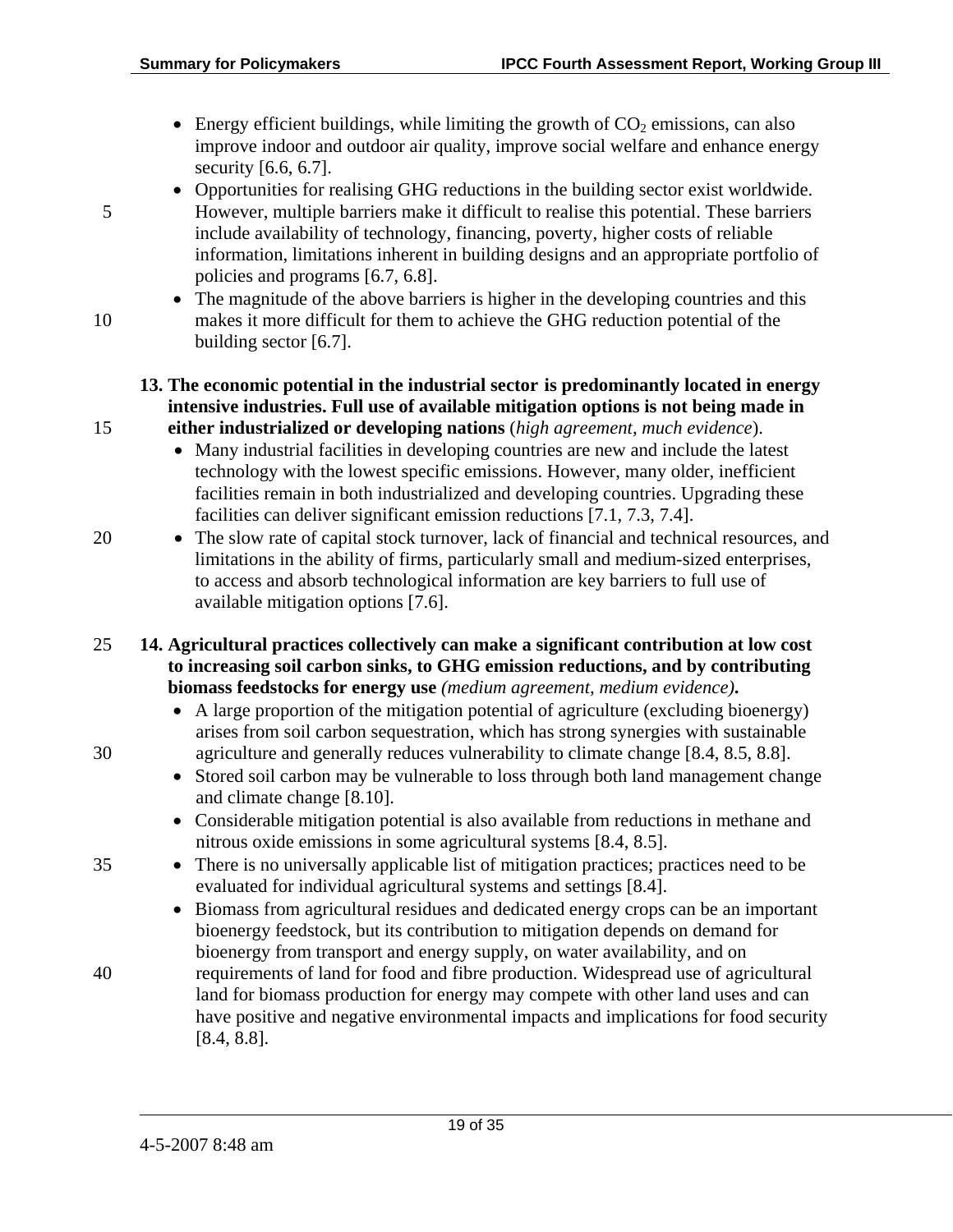- **15. Forest-related mitigation activities can considerably reduce emissions from sources**  and increase CO<sub>2</sub> removals by sinks at low costs, and can be designed to create **synergies with adaptation and sustainable development** *(high agreement, much evidence)30.*
- 5
- About 65% of the total mitigation potential (up to 100 US\$/tCO<sub>2</sub>-eq) is located in the tropics and about 50% of the total could be achieved by reducing emissions from deforestation [9.4].
- Climate change can affect the mitigation potential of the forest sector (i.e., native and planted forests) and is expected to be different for different regions and subregions, both in magnitude and direction [9.5].
- Forest-related mitigation options can be designed and implemented to be compatible with adaptation, and can have substantial co-benefits in terms of employment, income generation, biodiversity and watershed conservation, renewable energy supply and poverty alleviation [9.5, 9.6, 9.7].
- 15

25

10

- 16. Post-consumer waste<sup>31</sup> is a small contributor to global GHG emissions<sup>32</sup> ( $\lt 5\%$ ), but **the waste sector can positively contribute to GHG mitigation at low cost and promote sustainable development** *(high agreement, much evidence).*
- Existing waste management practices can provide effective mitigation of GHG emissions from this sector: a wide range of mature, environmentally effective technologies are commercially available to mitigate emissions and provide cobenefits for improved public health and safety, soil protection and pollution prevention, and local energy supply [10.3, 10.4, 10.5].
	- Waste minimization and recycling provide important indirect mitigation benefits through the conservation of energy and materials [10.4].
	- Lack of local capital is a key constraint for waste and wastewater management in developing countries and countries with economies in transition. Lack of expertise on sustainable technology is also an important barrier [10.6].
- 30 **17. Geo-engineering options, such as ocean fertilization to remove CO**2 **directly from the atmosphere, or blocking sunlight by bringing material into the upper atmosphere, remain largely speculative and unproven, and with the risk of unknown side-effects. Reliable cost estimates for these options have not been published** *(medium agreement, limited evidence)* [11.2].

 $\overline{a}$ 

 $30$  Tuvalu noted difficulties with the reference to "low costs" as Chapter 9, page 15 of the WG III report states that: "the cost of forest mitigation projects rise significantly when opportunity costs of land are taken into  $\frac{31}{31}$  Industrial waste is covered in the industry sector.

<sup>&</sup>lt;sup>32</sup> GHGs from waste include landfill and wastewater methane, wastewater N<sub>2</sub>O, and CO<sub>2</sub> from incineration of fossil carbon.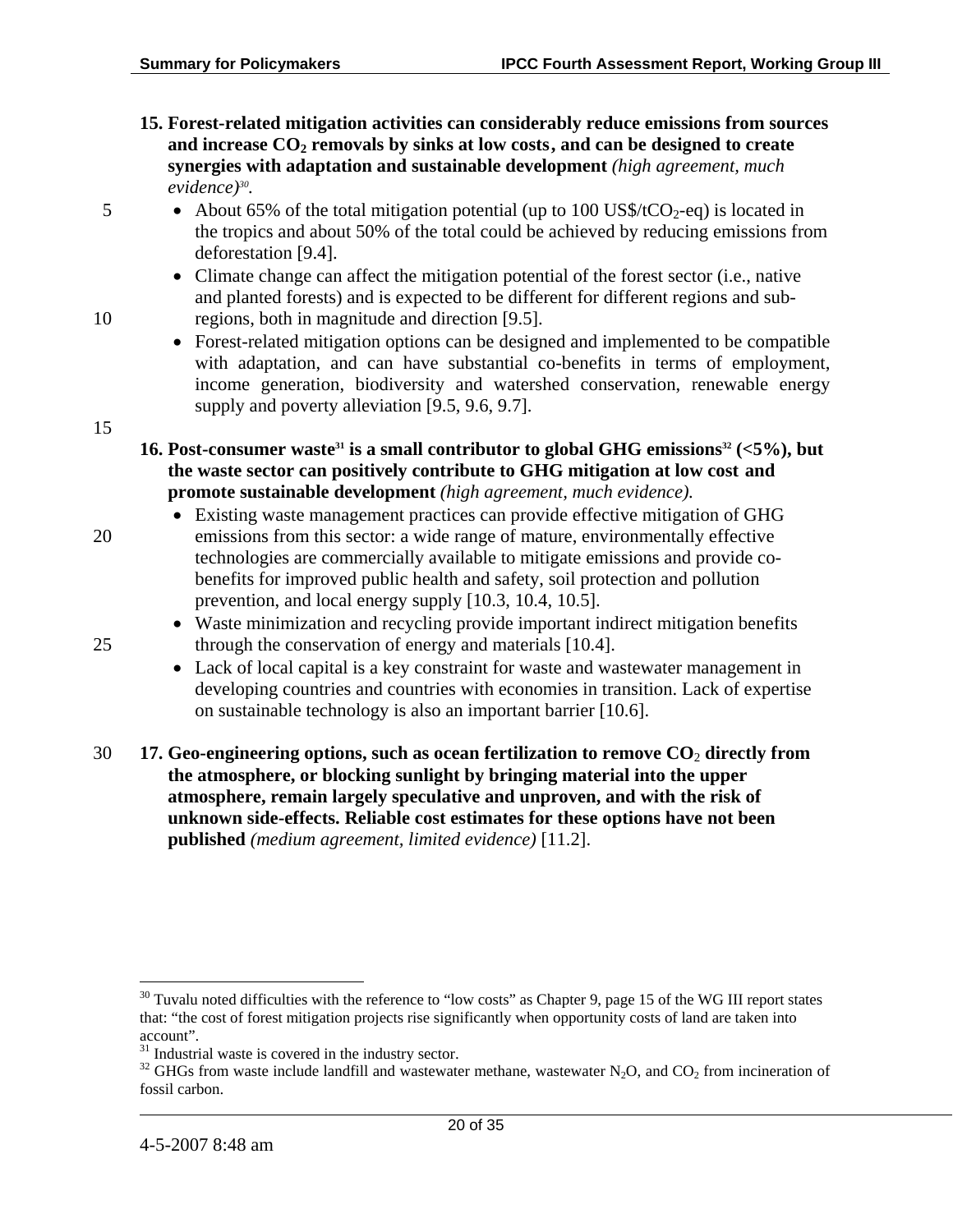- **D. Mitigation in the long term (after 2030)**
- **18. In order to stabilize the concentration of GHGs in the atmosphere, emissions would need to peak and decline thereafter. The lower the stabilization level, the more quickly this peak and decline would need to occur. Mitigation efforts over the next two to three decades will have a large impact on opportunities to achieve lower stabilization levels (see Table SPM.5, and Figure SPM. 8)33** (*high agreement, much evidence*).
- 10 • Recent studies using multi-gas reduction have explored lower stabilization levels than reported in TAR.
	- Assessed studies contain a range of emissions profiles for achieving stabilization of GHG concentrations<sup>34</sup>. Most of these studies used a least cost approach and include both early and delayed emission reductions (Figure SPM.7) [Box SPM 2]. Table
- 15 20 SPM.5 summarizes the required emissions levels for different groups of stabilization concentrations and the associated equilibrium global mean temperature increase<sup>35</sup>, using the 'best estimate' of climate sensitivity (see also Figure SPM.8 for the likely range of uncertainty)<sup>36</sup>. Stabilization at lower concentration and related equilibrium temperature levels advances the date when emissions need to peak, and requires greater emissions reductions by 2050.

 $\overline{a}$ 

<sup>&</sup>lt;sup>33</sup> Paragraph 2A addresses historical GHG emissions since pre-industrial times.<br><sup>34</sup> Studies vary in terms of the point in time stabilization is achieved; generally this is around 2100 or later.<br><sup>35</sup> The information on g

 $36$  The equilibrium climate sensitivity is a measure of the climate system response to sustained radiative forcing. It is not a projection but is defined as the global average surface warming following a doubling of carbon dioxide concentrations [AR4 WGI SPM].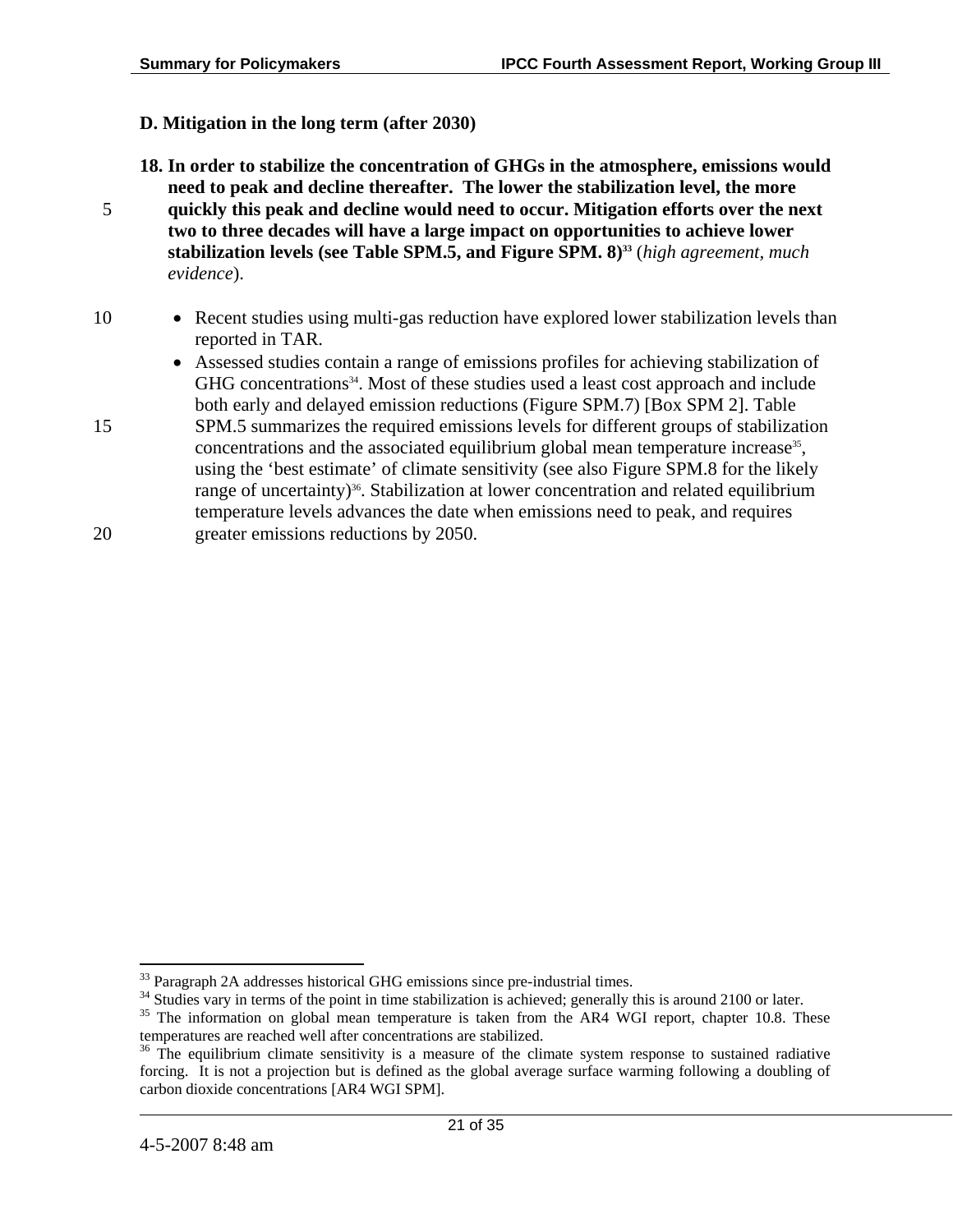| Category       | Radiative<br>Forcing | Concentration<br>CO <sub>2</sub> | Concentration<br>$CO2$ -eq | $\sharp$<br>temperature<br>'best<br>$\mathfrak{S}6$<br>above pre-industrial<br>estimate" climate sensitivity <sup>38</sup> ,<br>using<br>mean<br>equilibrium,<br>increase<br>Global | $\rm CO_2$<br>for<br>year<br>emissions <sup>40</sup><br>Peaking | global CO <sub>2</sub> emissions<br>(% of $2000$ emissions)<br>$\Xi$ .<br>in 2050<br>Change | No. of assessed scenarios |
|----------------|----------------------|----------------------------------|----------------------------|-------------------------------------------------------------------------------------------------------------------------------------------------------------------------------------|-----------------------------------------------------------------|---------------------------------------------------------------------------------------------|---------------------------|
|                | $W/m^2$              | ppm                              | ppm                        | $\rm ^{o}C$                                                                                                                                                                         | Year                                                            | percent                                                                                     |                           |
| A <sub>1</sub> | $2.5 - 3.0$          | $350 - 400$                      | $445 - 490$                | $2.0 - 2.4$                                                                                                                                                                         | $2000 - 2015$                                                   | $-85$ to $-$<br>50                                                                          | 6                         |
| A2             | $3.0 - 3.5$          | $400 - 440$                      | $490 - 535$                | $2.4 - 2.8$                                                                                                                                                                         | $2000 - 2020$                                                   | $-60$ to $-$<br>30                                                                          | 18                        |
| $\, {\bf B}$   | $3.5 - 4.0$          | $440 - 485$                      | $535 - 590$                | $2.8 - 3.2$                                                                                                                                                                         | $2010 - 2030$                                                   | $-30$ to $+5$                                                                               | 21                        |
| $\mathcal{C}$  | $4.0 - 5.0$          | $485 - 570$                      | $590 - 710$                | $3.2 - 4.0$                                                                                                                                                                         | $2020 - 2060$                                                   | $+10$ to                                                                                    | 118                       |
|                |                      |                                  |                            |                                                                                                                                                                                     |                                                                 | $+60$                                                                                       |                           |
| D              | $5.0 - 6.0$          | $570 - 660$                      | $710 - 855$                | $4.0 - 4.9$                                                                                                                                                                         | $2050 - 2080$                                                   | $+25$ to                                                                                    | 9                         |
|                |                      |                                  |                            |                                                                                                                                                                                     |                                                                 | $+85$                                                                                       |                           |
| E              | $6.0 - 7.5$          | $660 - 790$                      | $855 - 1130$               | $4.9 - 6.1$                                                                                                                                                                         | $2060 - 2090$                                                   | $+90$ to                                                                                    | 5                         |
|                |                      |                                  |                            |                                                                                                                                                                                     |                                                                 | $+140$                                                                                      |                           |
| Total          |                      |                                  |                            |                                                                                                                                                                                     |                                                                 |                                                                                             | 177                       |

| <b>Table SPM.5</b> : Characteristics of post-TAR stabilization scenarios [Table TS 2, 3.10] <sup>37</sup> |  |  |  |  |  |
|-----------------------------------------------------------------------------------------------------------|--|--|--|--|--|
|                                                                                                           |  |  |  |  |  |

*[Editorial Note: In the column titled "Category", A1, A2, B…, will be changed to Roman numerals (I, II, III…)]* 

 $\overline{a}$  $37$  The understanding of the climate system response to radiative forcing as well as feedbacks is assessed in detail in the AR4 WGI Report. Feedbacks between the carbon cycle and climate change affect the required mitigation for a particular stabilization level of atmospheric carbon dioxide concentration. These feedbacks are expected to increase the fraction of anthropogenic emissions that remains in the atmosphere as the climate system warms. Therefore, the emission reductions to meet a particular stabilization level reported in the mitigation studies assessed here might be underestimated.<br><sup>38</sup> The best estimate of climate sensitivity is 3°C [WG 1 SPM].

<sup>&</sup>lt;sup>39</sup> Note that global mean temperature at equilibrium is different from expected global mean temperature at the time of stabilization of GHG concentrations due to the inertia of the climate system. For the majority of scenarios assessed, stabilisation of GHG concentrations occurs between 2100 and 2150.

<sup>&</sup>lt;sup>40</sup> Ranges correspond to the 15<sup>th</sup> to 85<sup>th</sup> percentile of the post-TAR scenario distribution. CO<sub>2</sub> emissions are shown so multi-gas scenarios can be compared with  $CO_2$ -only scenarios.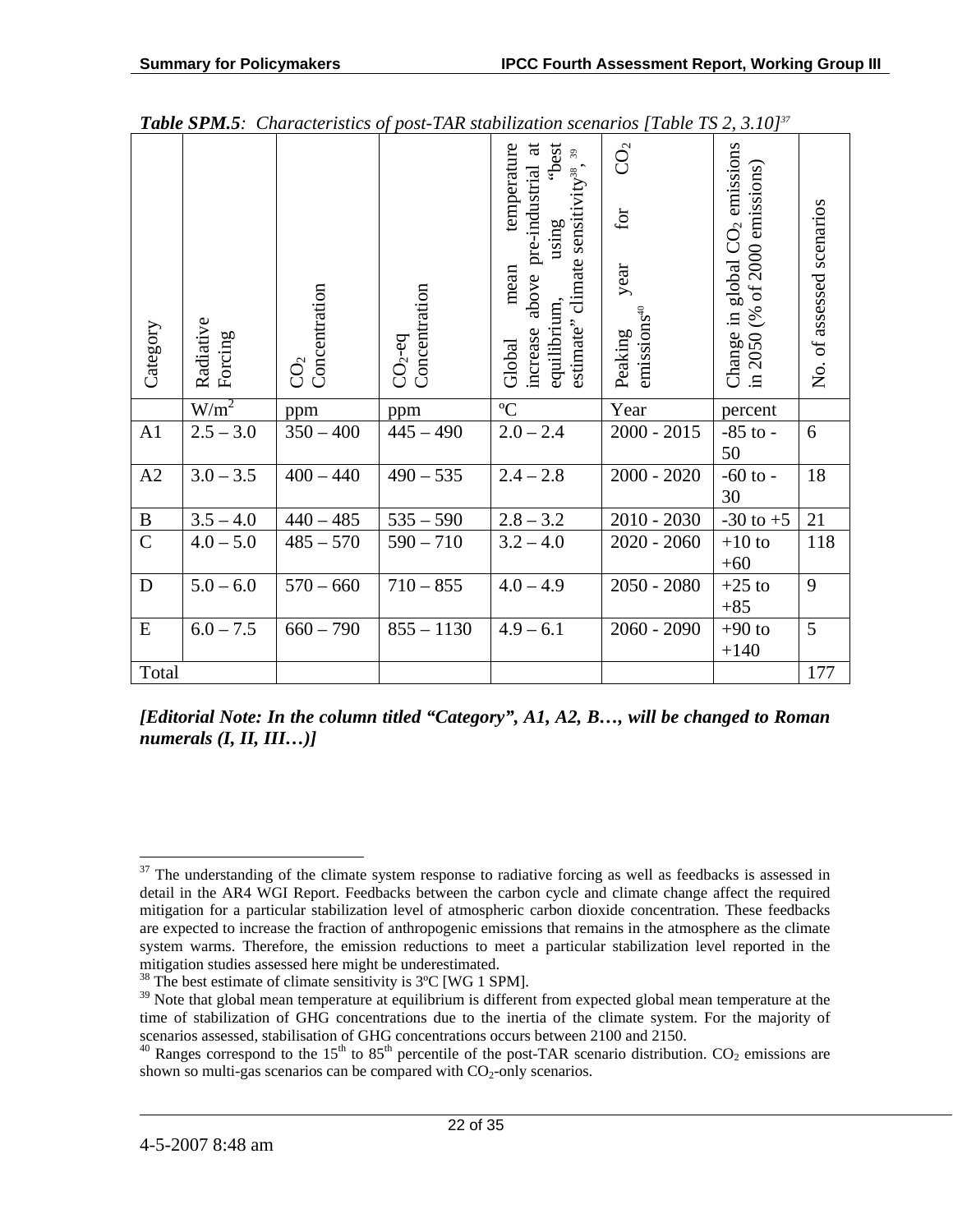

*[Categories will be changed to I to VI; ppmv will be replaced with ppm; GtCO2 needs to GtCO2 / year]* 

- *Figure SPM 7: Emissions pathways of mitigation scenarios for alternative categories of stabilization levels (Category I to VI as defined in the box in each panel). The pathways are*  for CO<sub>2</sub> emissions only. Pink shaded (dark) areas give the CO<sub>2</sub> emissions for the post-TAR 5 *emissions scenarios. Green shaded (light) areas depict the range of more than 80 TAR stabilization scenarios. Base year emissions may differ between models due to differences in*
- 10 *sector and industry coverage. To reach the lower stabilization levels some scenarios deploy removal of CO2 from the atmosphere (negative emissions) using technologies such as biomass energy production utilizing carbon capture and storage. [Figure 3.17]*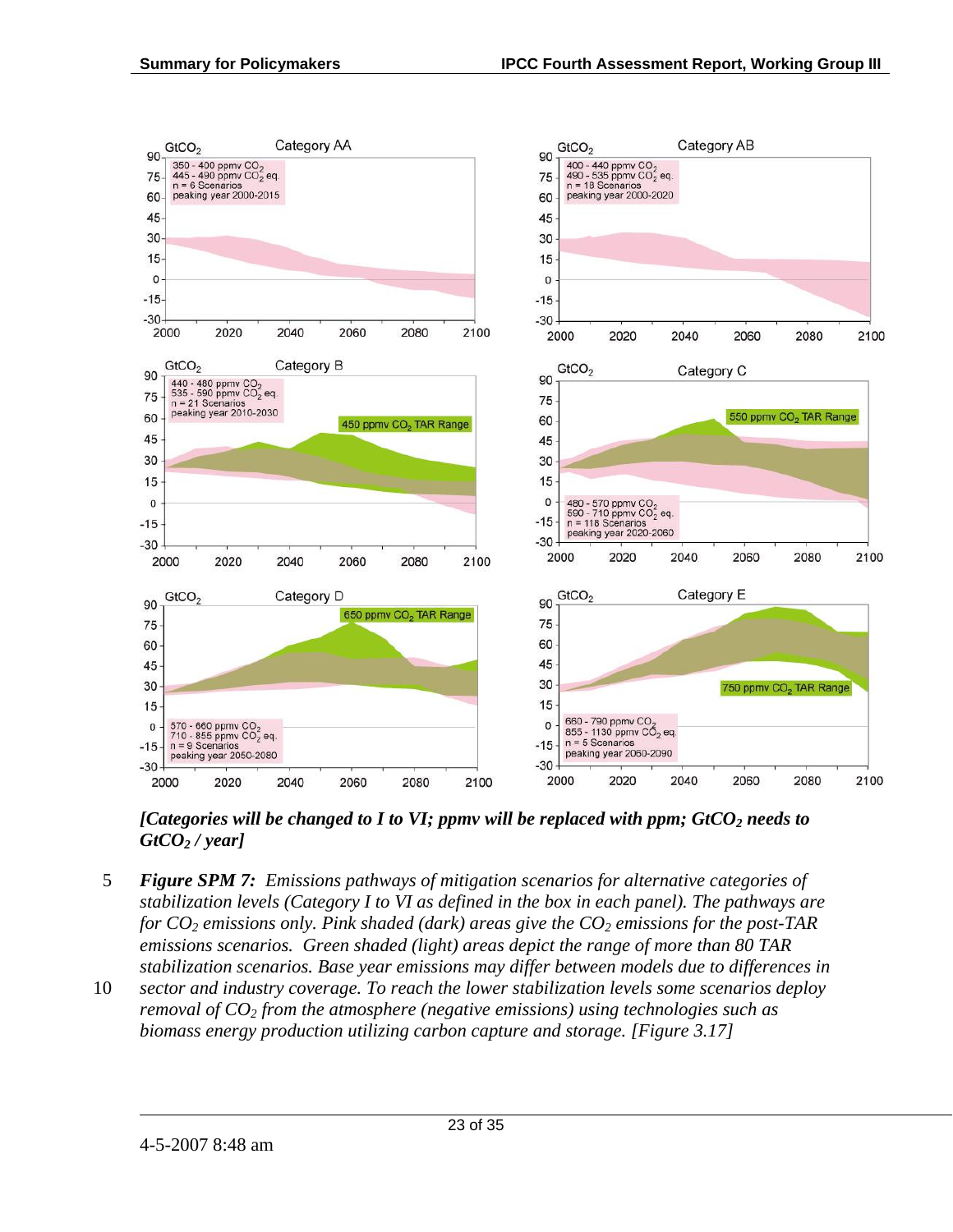Equilibrium global mean temperature increase above preindustrial (°C)



*[Capital letters will be changed from AA, AB etc into I to VI; ppmv (x-axis) will be changed to ppm; stabilisation in stabilization]*

- *Figure SPM 8: Stabilization scenario categories as reported in Figure SPM.7 (coloured bands) and their relationship to equilibrium global mean temperature change above preindustrial, using (i) "best estimate" climate sensitivity of 3°C (black line in middle of shaded area), (ii) upper bound of likely range of climate sensitivity of 4.5°C (red line at top of shaded area) (iii) lower bound of likely range of climate sensitivity of 2°C (blue line at*  5
- *bottom of shaded area). Coloured shading shows the concentration bands for stabilization of greenhouse gases in the atmosphere corresponding to the stabilization scenario categories I to VI as indicated in Figure SPM.7. The data are drawn from AR4 WGI, Chapter 10.8.*  10
- 15 **19. The range of stabilization levels assessed can be achieved by deployment of a portfolio of technologies that are currently available and those that are expected to be commercialised in coming decades. This assumes that appropriate and effective incentives are in place for development, acquisition, deployment and diffusion of technologies and for addressing related barriers** *(high agreement, much evidence).*
	- The contribution of different technologies to emission reductions required for stabilization will vary over time, region and stabilization level.
		- o Energy efficiency plays a key role across many scenarios for most regions and timescales.
		- o For lower stabilization levels, scenarios put more emphasis on the use of low-carbon energy sources, such as renewable energy and nuclear power, and the use of  $CO<sub>2</sub>$  capture and storage (CCS). In these scenarios improvements of carbon intensity of energy supply and the whole economy need to be much faster than in the past.
		- o Including non- $CO_2$  and  $CO_2$  land-use and forestry mitigation options provides greater flexibility and cost-effectiveness for achieving stabilization. Modern bioenergy could contribute substantially to the share of renewable energy in the mitigation portfolio.

20

25

30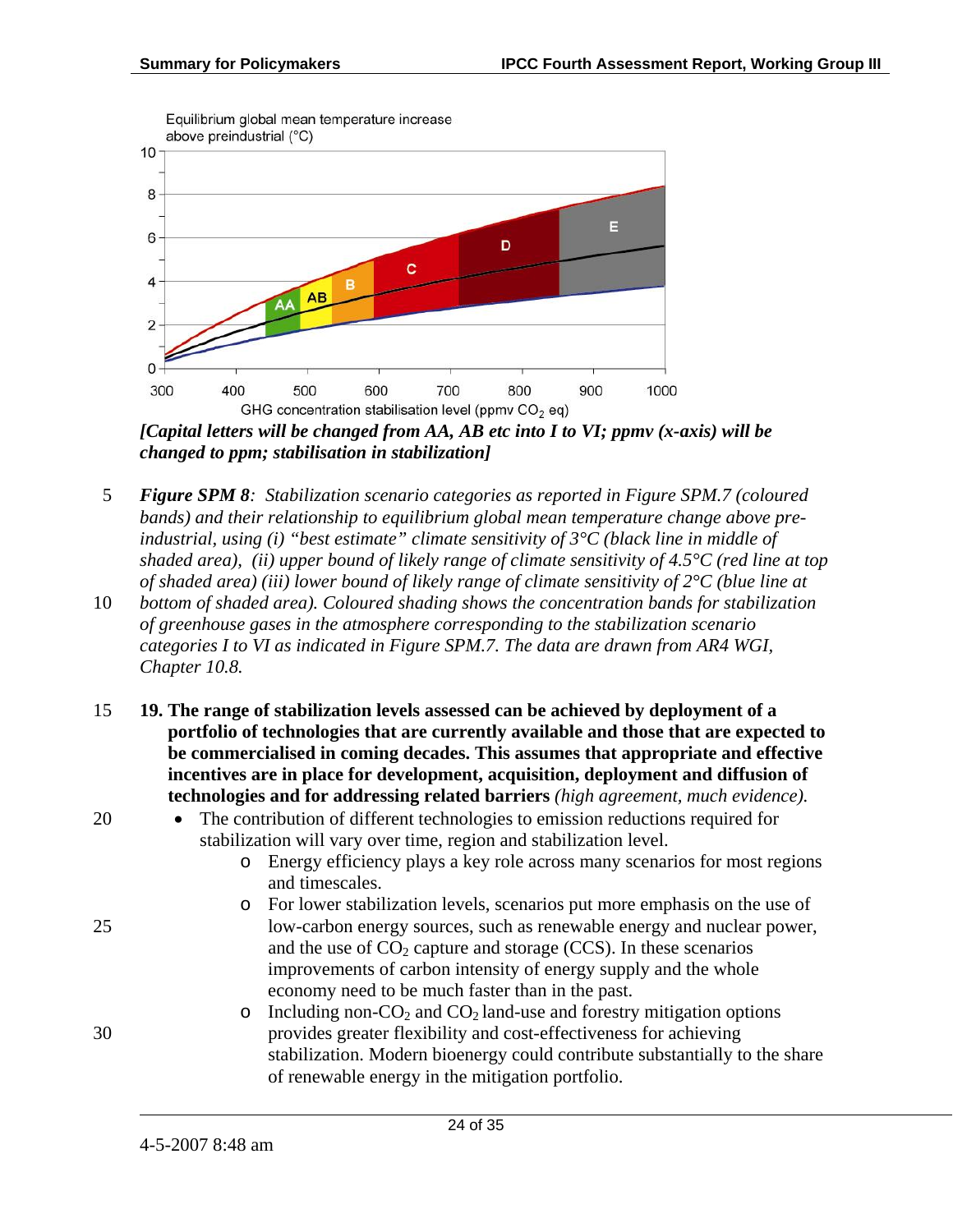o For illustrative examples of portfolios of mitigation options, see figure SPM.9 [3.3, 3.4].

• Investments in and world-wide deployment of low-GHG emission technologies as well as technology improvements through public and private Research, Development & Demonstration (RD&D) would be required for achieving stabilization targets as well as cost reduction. The lower the stabilization levels, especially those of 550 ppm  $CO<sub>2</sub>$ -eq or lower, the greater the need for more efficient RD&D efforts and investment in new technologies during the next few decades.

• Appropriate incentives could address these barriers and help realize the goals across a wide portfolio of technologies. This requires that barriers to development, acquisition, deployment and diffusion of technologies are effectively addressed. [2.7, 3.3, 3.4, 3.6, 4.3, 4.4, 4.6].



# 15 *[In figure, "and avoided deforestation" will be removed]*

*Figure SPM 9: Cumulative emissions reductions for alternative mitigation measures for 2000 to 2030 (left-hand panel) and for 2000-2100 (right-hand panel). The figure shows illustrative scenarios from four models (AIM, IMAGE, IPAC and MESSAGE) aiming at the stabilization at 490-540 ppm*  $CO_2$ *-eq and levels of 650 ppm*  $CO_2$ *-eq, respectively. Dark bars* 

20 *denote reductions for a target of 650 ppm CO2-eq and light bars the additional reductions*  to achieve 490-540 ppm CO<sub>2</sub>-eq. Note that some models do not consider mitigation through *forest sink enhancement (AIM and IPAC) or CCS (AIM) and that the share of low-carbon energy options in total energy supply is also determined by inclusion of these options in the baseline. CCS includes carbon capture and storage from biomass. Forest sinks include* 

```
25 
reducing emissions from deforestation. [Figure 3.23]
```
10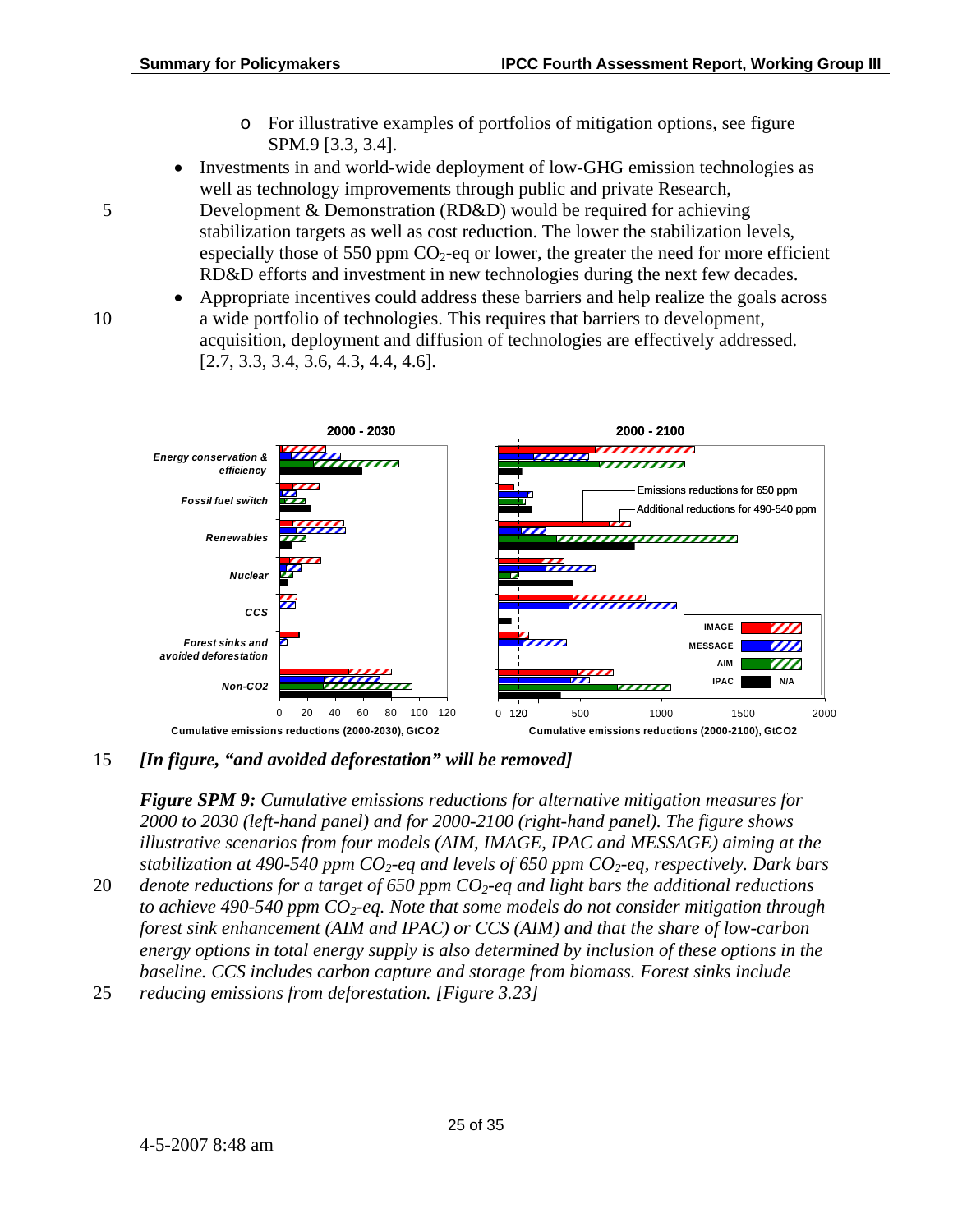**20. In 205041 global average macro-economic costs for multi-gas mitigation towards**  stabilization between 710 and 445 ppm CO<sub>2</sub>-eq, are between a 1% gain to a 5.5% **decrease of global GDP (see Table SPM.6). For specific countries and sectors, costs vary considerably from the global average. (See Box SPM.3 for the methodologies and assumptions and paragraph 5 for explanation of negative costs)** *(high* 

*agreement, medium evidence)*.

*Table SPM.6: Estimated global macro-economic costs in 2050 relative to the baseline for least-cost trajectories towards different long-term stabilization targets42 [3.3, 13.3]* 

| Stabilization       | Median             | Range of GDP                    | Reduction of average         |
|---------------------|--------------------|---------------------------------|------------------------------|
| levels (ppm $CO2$ - | GDP reduction $43$ | reduction <sup>43, 44</sup>     | annual GDP growth rates      |
| eq)                 | $(\% )$            | $(\% )$                         | (percentage points) $43, 45$ |
| 590-710             | 0.5                | $-1-2$                          | ${}< 0.05$                   |
| 535-590             | 1.3                | slightly negative $-4$ $ $ <0.1 |                              |
| $445 - 535^{46}$    | Not available      | < 5.5                           | < 0.12                       |

10

15

20

25

30

5

**21. Decision-making about the appropriate level of global mitigation over time involves an iterative risk management process that includes mitigation and adaptation, taking into account actual and avoided climate change damages, cobenefits, sustainability, equity, and attitudes to risk. Choices about the scale and timing of GHG mitigation involve balancing the economic costs of more rapid emission reductions now against the corresponding medium-term and long-term climate risks of delay** *[high agreement, much evidence].*

- Limited and early analytical results from integrated analyses of the costs and benefits of mitigation indicate that these are broadly comparable in magnitude, but do not as yet permit an unambiguous determination of an emissions pathway or stabilization level where benefits exceed costs [3.5].
- Integrated assessment of the economic costs and benefits of different mitigation pathways shows that the economically optimal timing and level of mitigation depends upon the uncertain shape and character of the assumed climate change damage cost curve. To illustrate this dependency:
	- o if the climate change damage cost curve grows slowly and regularly, and there is good foresight (which increases the potential for timely adaptation), later and less stringent mitigation is economically justified;
	- o alternatively if the damage cost curve increases steeply, or contains nonlinearities (e.g. vulnerability thresholds or even small probabilities of

 $\overline{a}$ 

<sup>&</sup>lt;sup>41</sup> Cost estimates for 2030 are presented in paragraph 5.<br><sup>42</sup> This corresponds to the full literature across all baselines and mitigation scenarios that provide GDP numbers.<br><sup>43</sup> This is global GDP based market exchange rates.<br><sup>44</sup> The median and the 10<sup>th</sup> and 90<sup>th</sup> percentile range of the analyzed data are given.<br><sup>45</sup> The calculation of the reduction of the annual growth rate is b

period until 2050 that would result in the indicated GDP decrease in 2050.<br><sup>46</sup> The number of studies is relatively small and they generally use low baselines. High emissions baselines

generally lead to higher costs.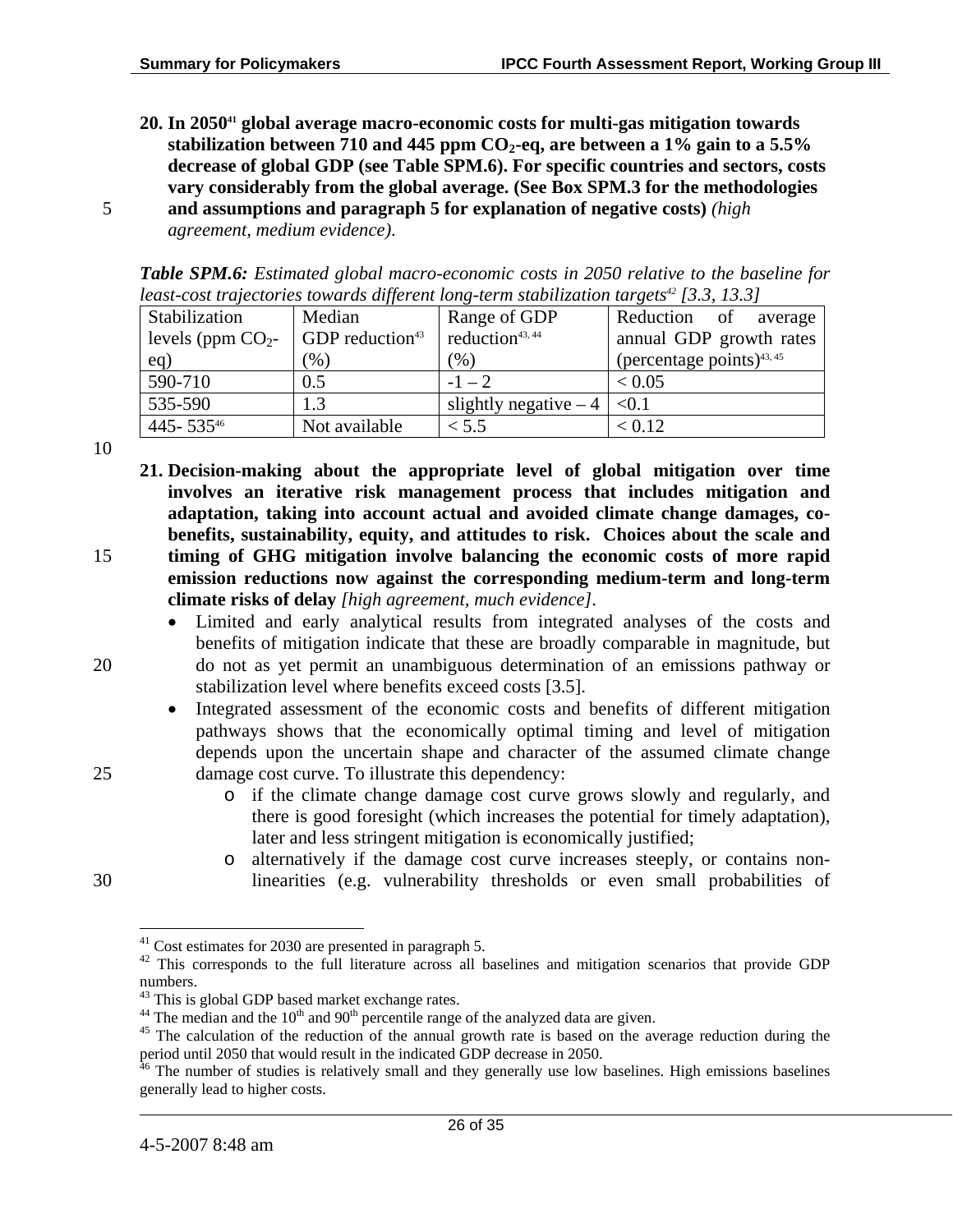catastrophic events), earlier and more stringent mitigation is economically justified [3.6].

- Climate sensitivity is a key uncertainty for mitigation scenarios that aim to meet a specific temperature level. Studies show that if climate sensitivity is high then the timing and level of mitigation is earlier and more stringent than when it is low [3.5, 3.6].
- Delayed emission reductions lead to investments that lock in more emissionintensive infrastructure and development pathways. This significantly constrains the opportunities to achieve lower stabilization levels (as shown in Table SPM.6) and
- increases the risk of more severe climate change impacts [3.4, 3.1, 3.5, 3.6]

# **Box SPM.4**: *Modelling induced technological change*

15 Relevant literature implies that policies and measures may induce technological change. Remarkable progress has been achieved in applying approaches based on induced technological change to stabilisation studies; however, conceptual issues remain. In the models that adopt these approaches, projected costs for a given stabilization level are reduced; the reductions are greater at lower stabilisation levels.

20

35

40

5

10

# **E. Policies, measures and instruments to mitigate climate change**

- 25 **22. A wide variety of national policies and instruments are available to governments to create the incentives for mitigation action. Their applicability depends on national circumstances and an understanding of their interactions, but experience from implementation in various countries and sectors shows there are advantages and disadvantages for any given instrument** *(high agreement, much evidence).*
- 30 • Four main criteria are used to evaluate policies and instruments: environmental effectiveness, cost effectiveness, distributional effects, including equity, and institutional feasibility [13.2].
	- All instruments can be designed well or poorly, and be stringent or lax. In addition, monitoring to improve implementation is an important issue for all instruments. General findings about the performance of policies are: [7.9, 12.2,13.2]
		- o *Integrating climate policies in broader development policies* makes implementation and overcoming barriers easier.
		- o *Regulations and standards* generally provide some certainty about emission levels. They may be preferable to other instruments when information or other barriers prevent producers and consumers from responding to price signals. However, they may not induce innovations and more advanced technologies.
		- o *Taxes and charges* can set a price for carbon, but cannot guarantee a particular level of emissions. Literature identifies taxes as an efficient way of internalizing costs of GHG emissions.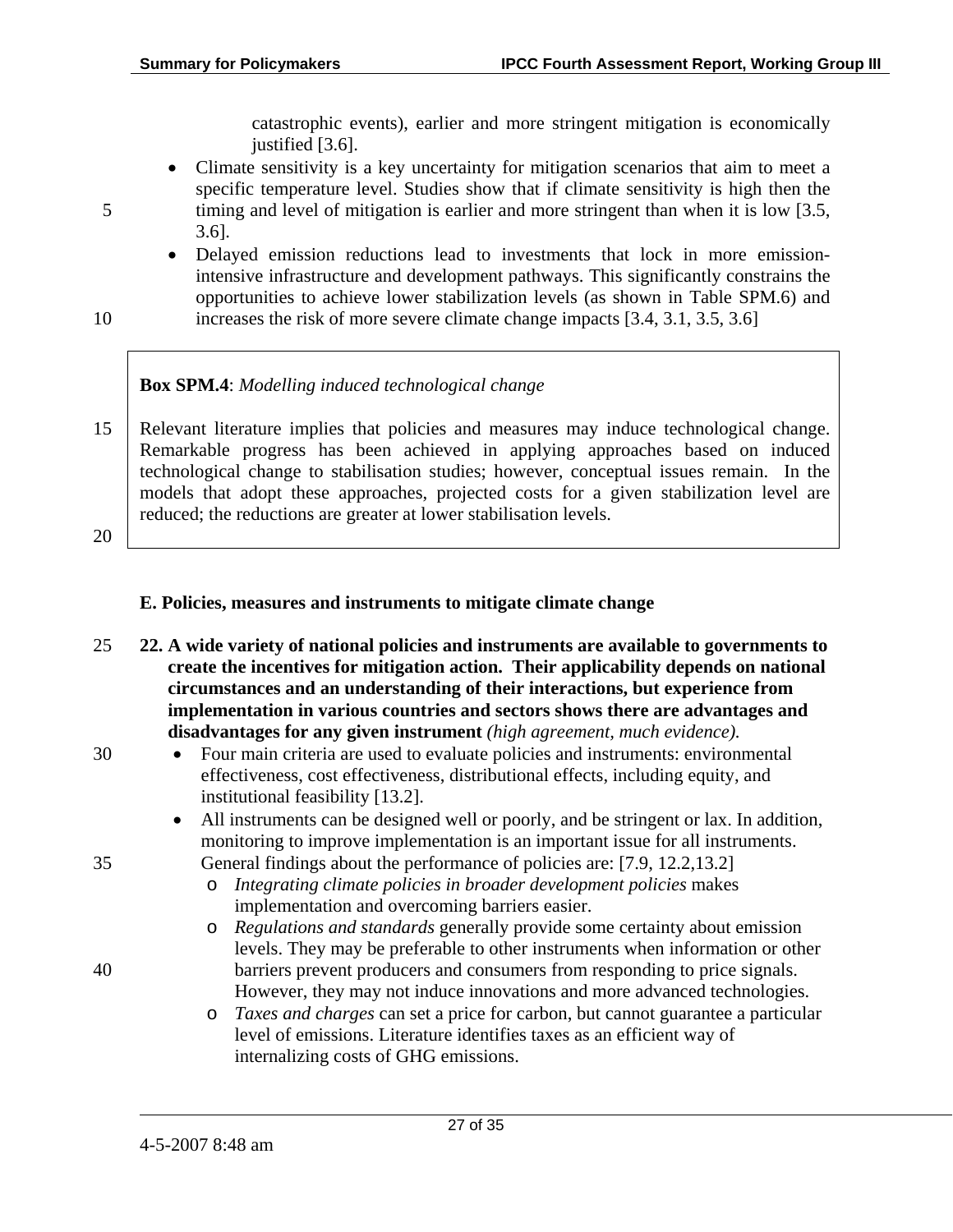10

20

25

40

- o *Tradable permits* will establish a carbon price. The volume of allowed emissions determines their environmental effectiveness, while the allocation of permits has distributional consequences. Fluctuation in the price of carbon makes it difficult to estimate the total cost of complying with emission permits.
- o *Financial incentives* (subsidies and tax credits) are frequently used by governments to stimulate the development and diffusion of new technologies. While economic costs are generally higher than for the instruments listed above, they are often critical to overcome barriers.
- o *Voluntary agreements* between industry and governments are politically attractive, raise awareness among stakeholders, and have played a role in the evolution of many national policies. The majority of agreements has not achieved significant emissions reductions beyond business as usual. However, some recent agreements, in a few countries, have accelerated the application of best available technology and led to measurable emission reductions.
- 15 o *Information instruments* (e.g. awareness campaigns) may positively affect environmental quality by promoting informed choices and possibly contributing to behavioural change, however, their impact on emissions has not been measured yet.
	- o *RD&D* can stimulate technological advances, reduce costs, and enable progress toward stabilization.
	- Some corporations, local and regional authorities, NGOs and civil groups are adopting a wide variety of voluntary actions. These voluntary actions may limit GHG emissions, stimulate innovative policies, and encourage the deployment of new technologies. On their own, they generally have limited impact on the national or regional level emissions [13.4].
	- Lessons learned from specific sector application of national policies and instruments are shown in Table SPM.7.
- 30 **23. Policies that provide a real or implicit price of carbon could create incentives for producers and consumers to significantly invest in low-GHG products, technologies and processes. Such policies could include economic instruments, government funding and regulation** (*high agreement, much evidence*).
	- An effective carbon-price signal could realize significant mitigation potential in all sectors [11.3, 13.2].
- 35 • Modelling studies (see Box SPM.3) show carbon prices rising to 20 to 80 US\$/tCO<sub>2</sub>-eq by 2030 and 30 to 155 US\$/tCO<sub>2</sub>-eq by 2050 are consistent with stabilization at around 550 ppm  $CO_2$ -eq by 2100. For the same stabilization level, studies since TAR that take into account induced technological change lower these price ranges to 5 to 65 US\$/tCO<sub>2</sub>eq in 2030 and 15 to 130 US\$/tCO<sub>2</sub>-eq in 2050 [3.3, 11.4, 11.5].
	- Most top-down, as well as some 2050 bottom-up assessments, suggest that real or implicit carbon prices of 20 to 50 US\$/ $tCO_2$ -eq, sustained or increased over decades, could lead to a power generation sector with low-GHG emissions by 2050 and make many mitigation options in the end-use sectors economically attractive. [4.4,11.6]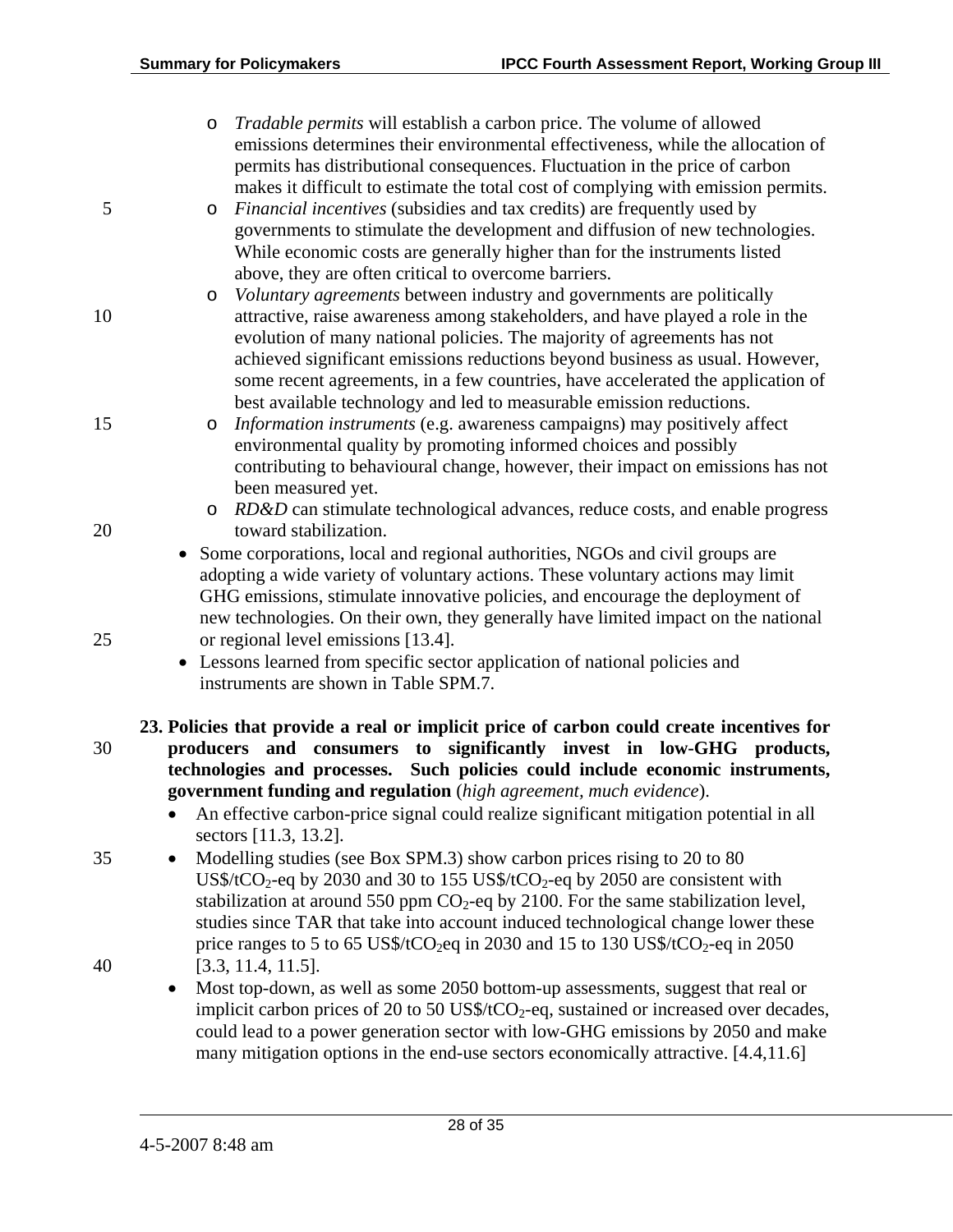• Barriers to the implementation of mitigation options are manifold and vary by country and sector. They can be related to financial, technological, institutional, informational and behavioural aspects [4.5, 5.5, 6.7, 7.6, 8.6, 9.6, 10.5].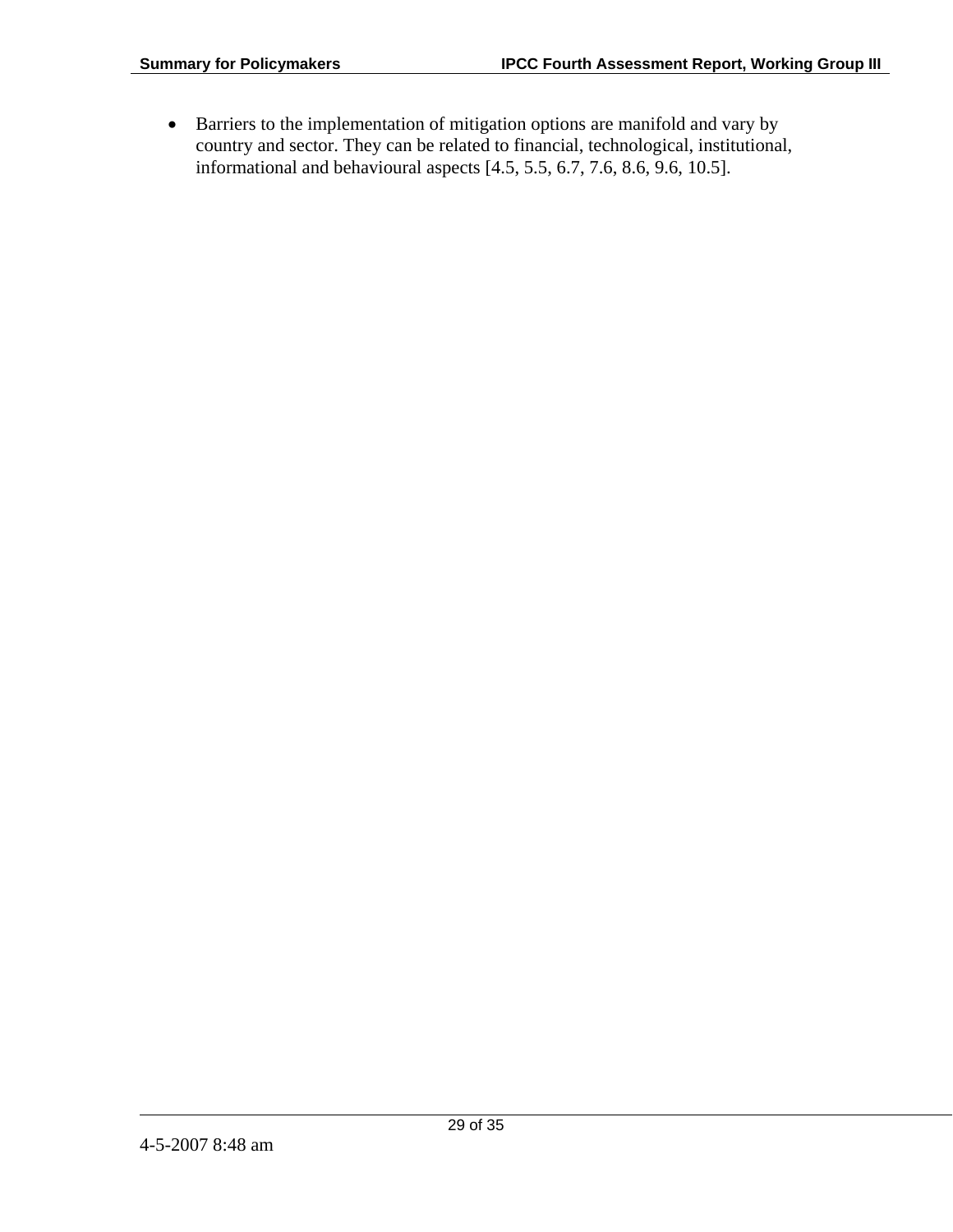| <b>Table SPM.7:</b> Selected sectoral policies, measures and instruments that have shown to be |  |  |  |  |
|------------------------------------------------------------------------------------------------|--|--|--|--|
| environmentally effective in the respective sector in at least a number of national cases.     |  |  |  |  |

| <b>Sector</b>       | Policies <sup>47</sup> , measures and instruments | <b>Key constraints or</b><br>opportunities |  |  |
|---------------------|---------------------------------------------------|--------------------------------------------|--|--|
|                     | shown to be environmentally effective             |                                            |  |  |
| Energy supply [4.5] | Reduction of fossil fuel subsidies                | Resistance by vested interests             |  |  |
|                     | Taxes or carbon charges on fossil fuels           | may make them difficult to                 |  |  |
|                     |                                                   | implement                                  |  |  |
|                     | Feed-in tariffs for renewable energy              | May be appropriate to create               |  |  |
|                     | technologies                                      | markets for low emissions                  |  |  |
|                     | Renewable energy obligations                      | technologies                               |  |  |
|                     | Producer subsidies                                |                                            |  |  |
| Transport [5.5]     | Mandatory fuel economy, biofuel blending          | Partial coverage of vehicle fleet          |  |  |
|                     | and CO <sub>2</sub> standards for road transport  | may limit effectiveness                    |  |  |
|                     | Taxes on vehicle purchase, registration, use      | Effectiveness may drop with                |  |  |
|                     | and motor fuels, road and parking pricing         | higher incomes                             |  |  |
|                     | Influence mobility needs through land use         | Particularly appropriate for               |  |  |
|                     | regulations, and infrastructure planning          | countries that are building up             |  |  |
|                     | Investment in attractive public transport         | their transportation systems               |  |  |
|                     | facilities and non-motorised forms of             |                                            |  |  |
|                     | transport                                         |                                            |  |  |
| Buildings [6.8]     | Appliance standards and labelling                 | Periodic revision of standards             |  |  |
|                     |                                                   | needed                                     |  |  |
|                     | Building codes and certification                  | Attractive for new buildings.              |  |  |
|                     |                                                   | Enforcement can be difficult               |  |  |
|                     | Demand-side management programmes                 | Need for regulations so that               |  |  |
|                     |                                                   | utilities may profit                       |  |  |
|                     | Public sector leadership programmes,              | Government purchasing can                  |  |  |
|                     | including procurement                             | expand demand for energy-                  |  |  |
|                     |                                                   | efficient products                         |  |  |
|                     | Incentives for energy service companies           | Success factor: Access to third            |  |  |
|                     | (ESCO <sub>s</sub> )                              | party financing                            |  |  |
| Industry [7.9]      | Provision of benchmark information                | May be appropriate to stimulate            |  |  |
|                     | Performance standards                             | technology uptake. Stability of            |  |  |
|                     | Subsidies, tax credits                            | national policy important in               |  |  |
|                     |                                                   | view of international                      |  |  |
|                     |                                                   | competitiveness                            |  |  |
|                     | Tradable permits                                  | Predictable allocation                     |  |  |
|                     |                                                   | mechanisms and stable price                |  |  |
|                     |                                                   | signals important for                      |  |  |
|                     |                                                   | investments                                |  |  |
|                     | Voluntary agreements                              | Success factors include: clear             |  |  |

 $47$  Public RD&D investment in low emission technologies have proven to be effective in all sectors.

 $\overline{a}$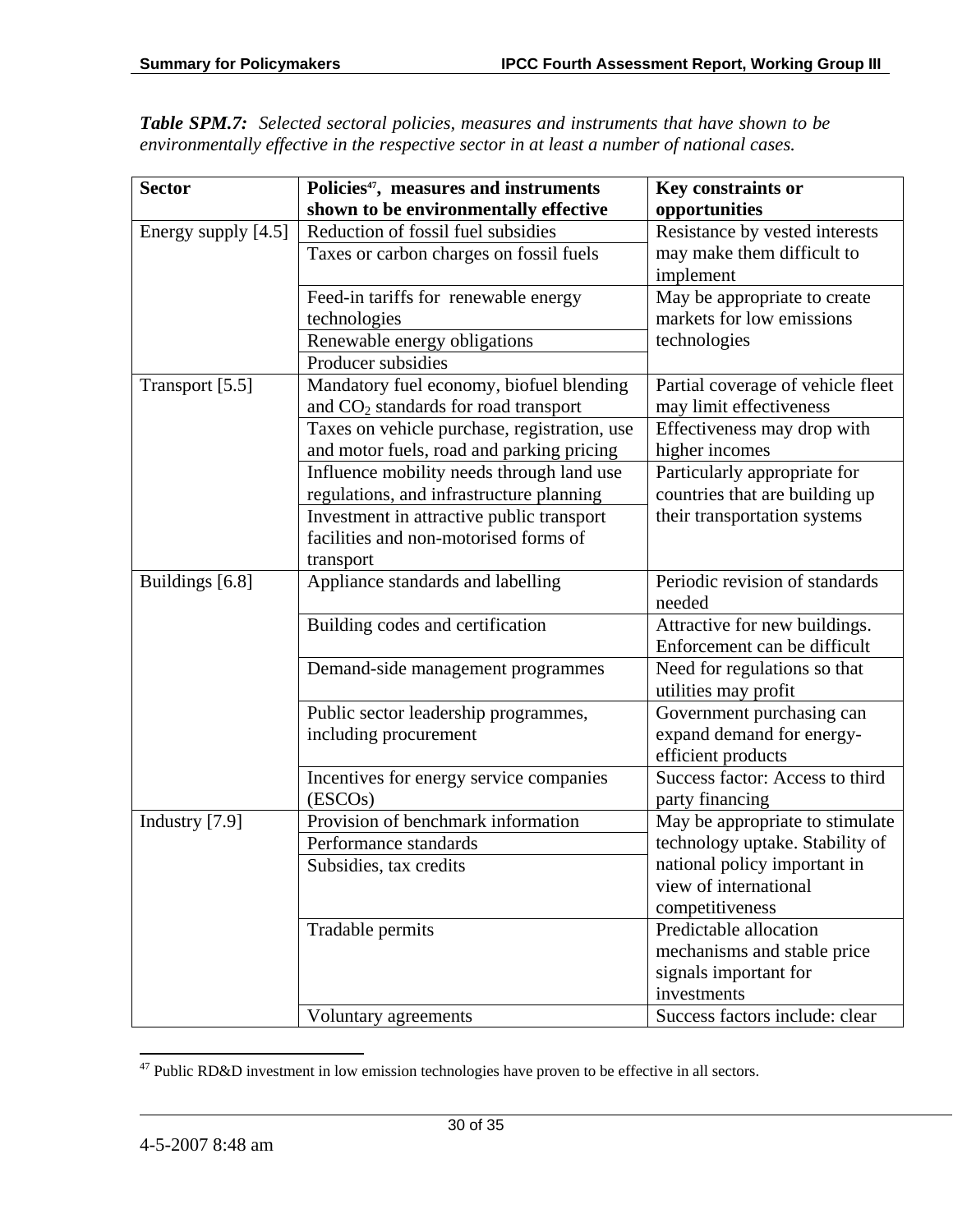| <b>Sector</b>                  | Policies <sup>47</sup> , measures and instruments                                                                                                                                      | Key constraints or                                                                                                                                                                |
|--------------------------------|----------------------------------------------------------------------------------------------------------------------------------------------------------------------------------------|-----------------------------------------------------------------------------------------------------------------------------------------------------------------------------------|
|                                | shown to be environmentally effective                                                                                                                                                  | opportunities                                                                                                                                                                     |
|                                |                                                                                                                                                                                        | targets, a baseline scenario,<br>third party involvement in<br>design and review and formal<br>provisions of monitoring, close<br>cooperation between<br>government and industry. |
| Agriculture [8.6,<br>8.7, 8.8] | Financial incentives and regulations for<br>improved land management, maintaining<br>soil carbon content, efficient use of<br>fertilizers and irrigation                               | May encourage synergy with<br>sustainable development and<br>with reducing vulnerability to<br>climate change, thereby<br>overcoming barriers to<br>implementation                |
| Forestry/Forests<br>[9.6]      | Financial incentives (national and<br>international) to increase forest area, to<br>reduce deforestation, and to maintain and<br>manage forests<br>Land use regulation and enforcement | Constraints include lack of<br>investment capital and land<br>tenure issues. Can help poverty<br>alleviation.                                                                     |
| Waste management<br>[10.5]     | Financial incentives for improved waste and<br>wastewater management                                                                                                                   | May stimulate technology<br>diffusion                                                                                                                                             |
|                                | Renewable energy incentives or obligations                                                                                                                                             | Local availability of low-cost<br>fuel                                                                                                                                            |
|                                | Waste management regulations                                                                                                                                                           | Most effectively applied at<br>national level with enforcement<br>strategies                                                                                                      |

**24. Government support through financial contributions, tax credits, standard setting and market creation is important for effective technology development, innovation and deployment. Transfer of technology to developing countries depends on enabling conditions and financing** *(high agreement, much evidence).* 

- Public benefits of RD&D investments are bigger than the benefits captured by the private sector, justifying government support of RD&D.
- Government funding in real absolute terms for most energy research programmes has been flat or declining for nearly two decades (even after the UNFCCC came into force) and is now about half of the 1980 level [2.7, 3.4, 4.5, 11.5, 13.2].
	- Governments have a crucial supportive role in providing appropriate enabling environment, such as, institutional, policy, legal and regulatory frameworks $48$ , to sustain investment flows and for effective technology transfer – without which it may be difficult to achieve emission reductions at a significant scale. Mobilizing

15

10

 $\overline{a}$ <sup>48</sup> See the IPCC Special Report on Methodological and Technological Issues in Technology Transfer.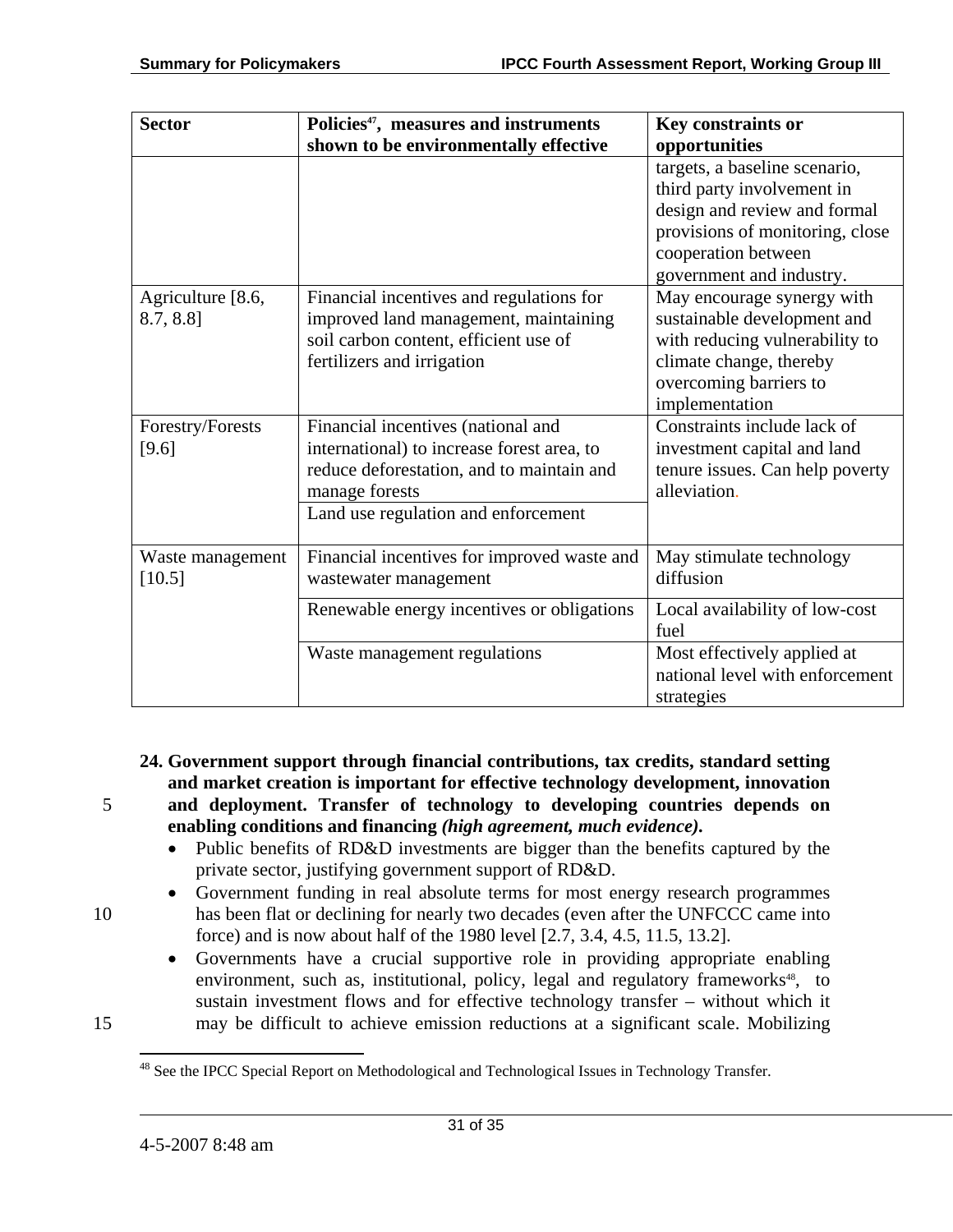financing of incremental costs of low-carbon technologies is important. International technology agreements could strengthen the knowledge infrastructure [13.3].

- The potential beneficial effect of technology transfer to developing countries brought about by Annex I countries action may be substantial, but no reliable estimates are available [11.7].
- Financial flows to developing countries through CDM projects have the potential to reach levels of the order of several billions US\$ per year<sup>49</sup>, which is higher than the flows through the Global Environment Facility (GEF), comparable to the energy oriented development assistance flows, but at least an order of magnitude lower than total foreign direct investment flows. The financial flows through CDM, GEF and development assistance for technology transfer have so far been limited and

geographically unequally distributed [12.3, 13.3].

# **25. Notable achievements of the UNFCCC and its Kyoto protocol are the**

- 15 **establishment of a global response to the climate problem, stimulation of an array of national policies, the creation of an international carbon market and the establishment of new institutional mechanisms that may provide the foundation for future mitigation efforts** *(high agreement, much evidence).* 
	- The impact of the protocol's first commitment period relative to global emissions is projected to be limited. Its economic impacts on participating Annex-B countries are projected to be smaller than presented in TAR, that showed 0.2-2% lower GDP in 2012 without emissions trading, and 0.1-1.1% lower GDP with emissions trading among Annex-B countries [1.4, 11.4, 13.3].
- 25 **26. The literature identifies many options for achieving reductions of global GHG emissions at the international level through cooperation. It also suggests that successful agreements are environmentally effective, cost-effective, incorporate distributional considerations and equity, and are institutionally feasible** *(high agreement, much evidence).*
- 30 • Greater cooperative efforts to reduce emissions will help to reduce global costs for achieving a given level of mitigation, or will improve environmental effectiveness [13.3].
	- Improving, and expanding the scope of, market mechanisms (such as emission trading, Joint Implementation and CDM) could reduce overall mitigation costs [13.3].
	- Efforts to address climate change can include diverse elements such as emissions targets; sectoral, local, sub-national and regional actions; RD&D programmes; adopting common policies; implementing development oriented actions; or expanding financing instruments. These elements can be implemented in an integrated fashion, but comparing the efforts made by different countries quantitatively would be complex and resource intensive [13.3].

35

5

10

20

40

 $\overline{a}$  $49$  Depends strongly on the market price that has fluctuated between 4 and 26 US\$/tCO<sub>2</sub>-eq and based on approximately 1000 CDM proposed plus registered projects likely to generate more than 1.3 billion emission reduction credits before 2012.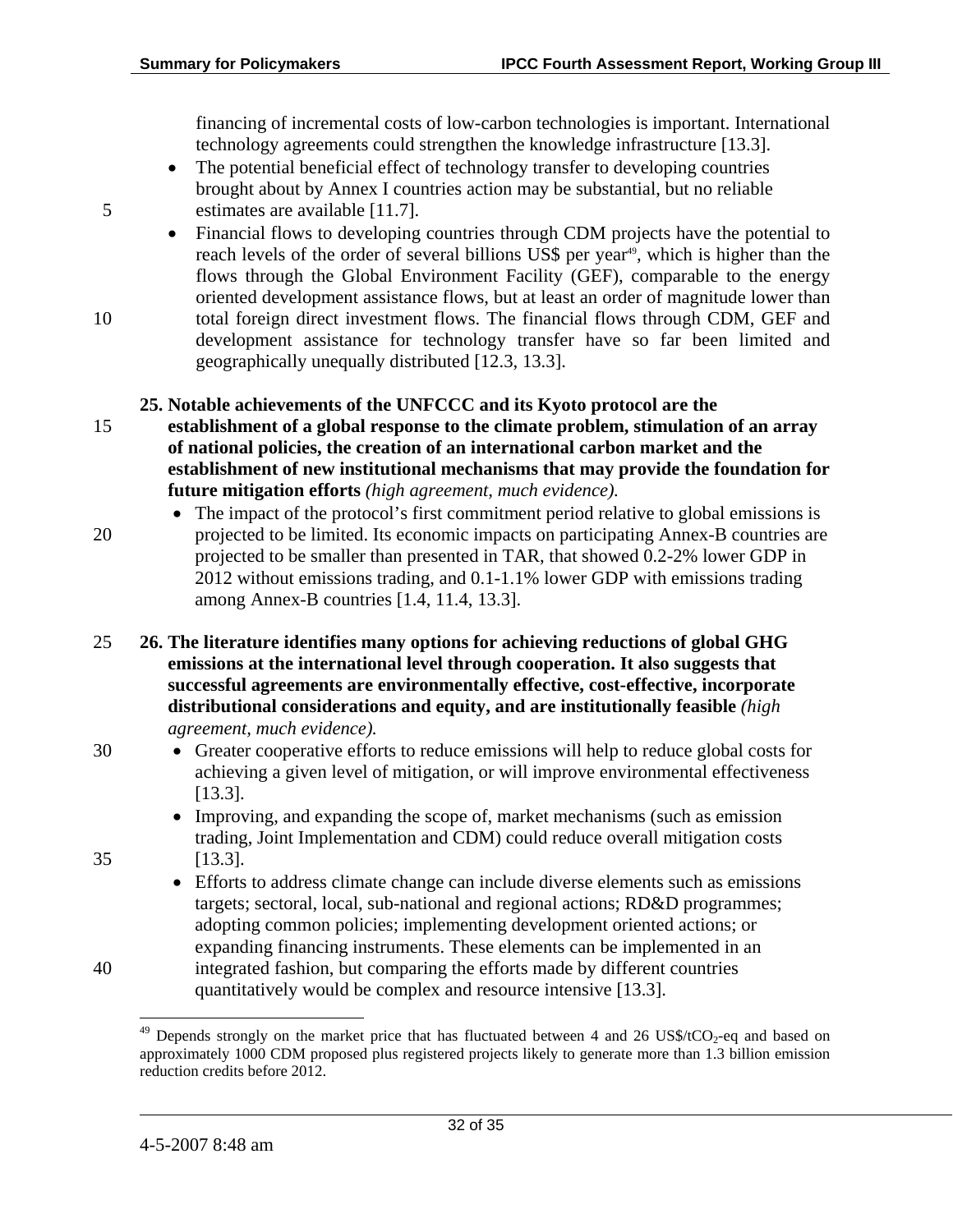- Actions that could be taken by participating countries can be differentiated both in terms of when such action is undertaken, who participates and what the action will be. Actions can be binding or non-binding, include fixed or dynamic targets, and participation can be static or vary over time [13.3].
- 5

35

40

### **F. Sustainable development and climate change mitigation**

- 10 **27. Making development more sustainable by changing development paths can make a major contribution to climate change mitigation, but implementation may require resources to overcome multiple barriers. There is a growing understanding of the possibilities to choose and implement mitigation options in several sectors to realize synergies and avoid conflicts with other dimensions of sustainable development**  *(high agreement, much evidence).* 
	- Irrespective of the scale of mitigation measures, adaptation measures are necessary [1.2].
		- Addressing climate change can be considered an integral element of sustainable development policies. National circumstances and the strengths of institutions determine how development policies impact GHG emissions. Changes in
- 20 development paths emerge from the interactions of public and private decision processes involving government, business and civil society, many of which are not traditionally considered as climate policy. This process is most effective when actors participate equitably and decentralized decision making processes are coordinated [2.2, 3.3, 12.2].
- 25 30 • Climate change and other sustainable development policies are often but not always synergistic. There is growing evidence that decisions about macroeconomic policy, agricultural policy, multilateral development bank lending, insurance practices, electricity market reform, energy security and forest conservation, for example, which are often treated as being apart from climate policy, can significantly reduce emissions. On the other hand, decisions about improving rural access to modern energy sources for example may not have much influence on global GHG emissions [12.2].
	- Climate change policies related to energy efficiency and renewable energy are often economically beneficial, improve energy security and reduce local pollutant
	- emissions. Other energy supply mitigation options can be designed to also achieve sustainable development benefits such as avoided displacement of local populations, job creation, and health benefits [4.5,12.3].
		- Reducing both loss of natural habitat and deforestation can have significant biodiversity, soil and water conservation benefits, and can be implemented in a socially and economically sustainable manner. Forestation and bioenergy plantations can lead to restoration of degraded land, manage water runoff, retain soil carbon and benefit rural economies, but could compete with land for food production and may be negative for biodiversity, if not properly designed [9.7, 12.3].
	- 4-5-2007 8:48 am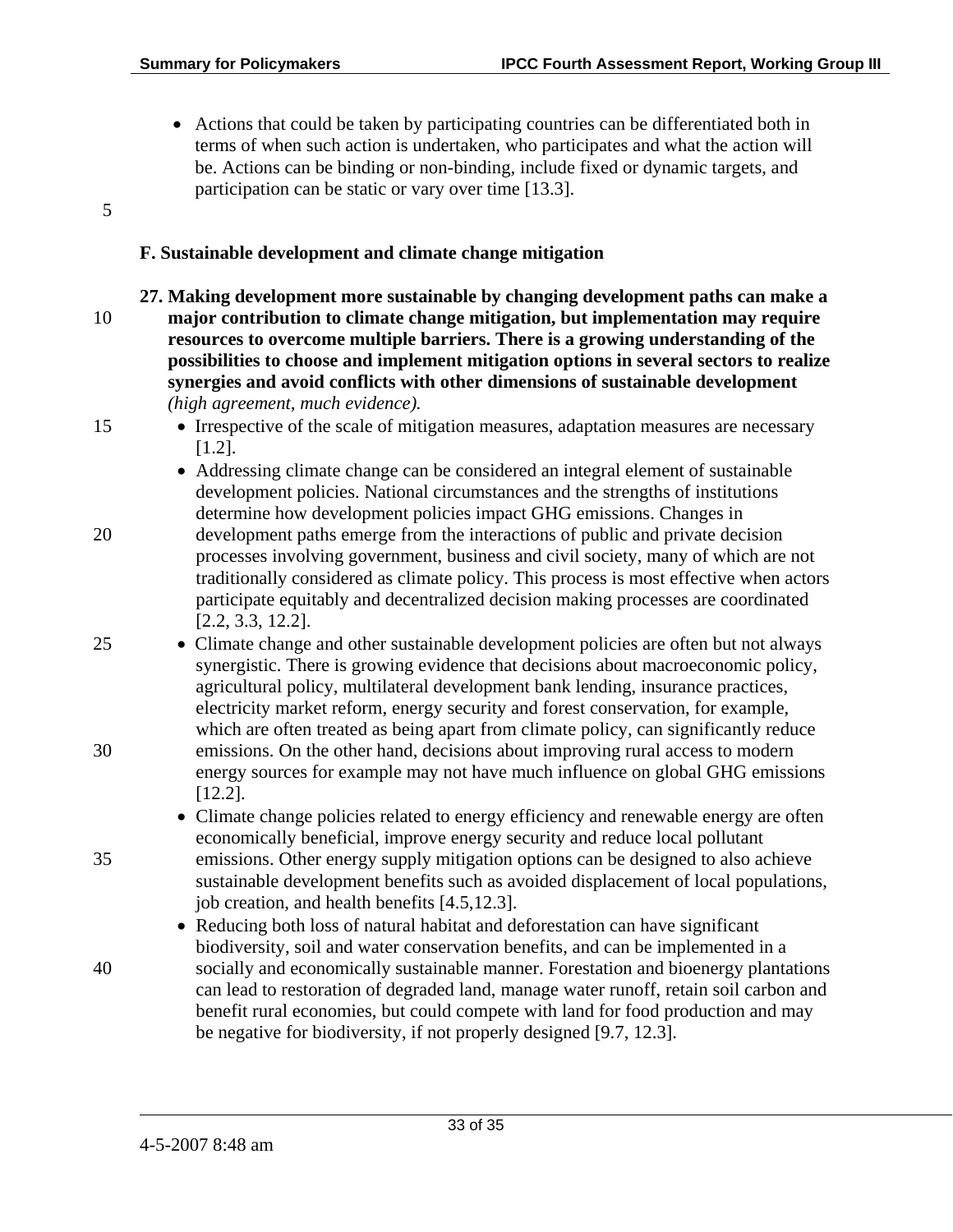- There are also good possibilities for reinforcing sustainable development through mitigation actions in the waste management, transportation and buildings sectors [5.4, 6.6, 10.5, 12.3].
- Making development more sustainable can enhance both mitigative and adaptive capacity, and reduce emissions and vulnerability to climate change. Synergies between mitigation and adaptation can exist, for example properly designed biomass production, formation of protected areas, land management, energy use in buildings and forestry. In other situations, there may be trade-offs, such as increased GHG emissions due to increased consumption of energy related to adaptive responses
- 10 [2.5, 3.5, 4.5, 6.9, 7.8, 8.5, 9.5, 11.9, 12.1].

#### **G. Gaps in knowledge**

15 **28. There are still relevant gaps in currently available knowledge regarding some aspects of mitigation of climate change, especially in developing countries. Additional research addressing those gaps would further reduce uncertainties and thus facilitate decision-making related to mitigation of climate change [TS.14].** 

20

5